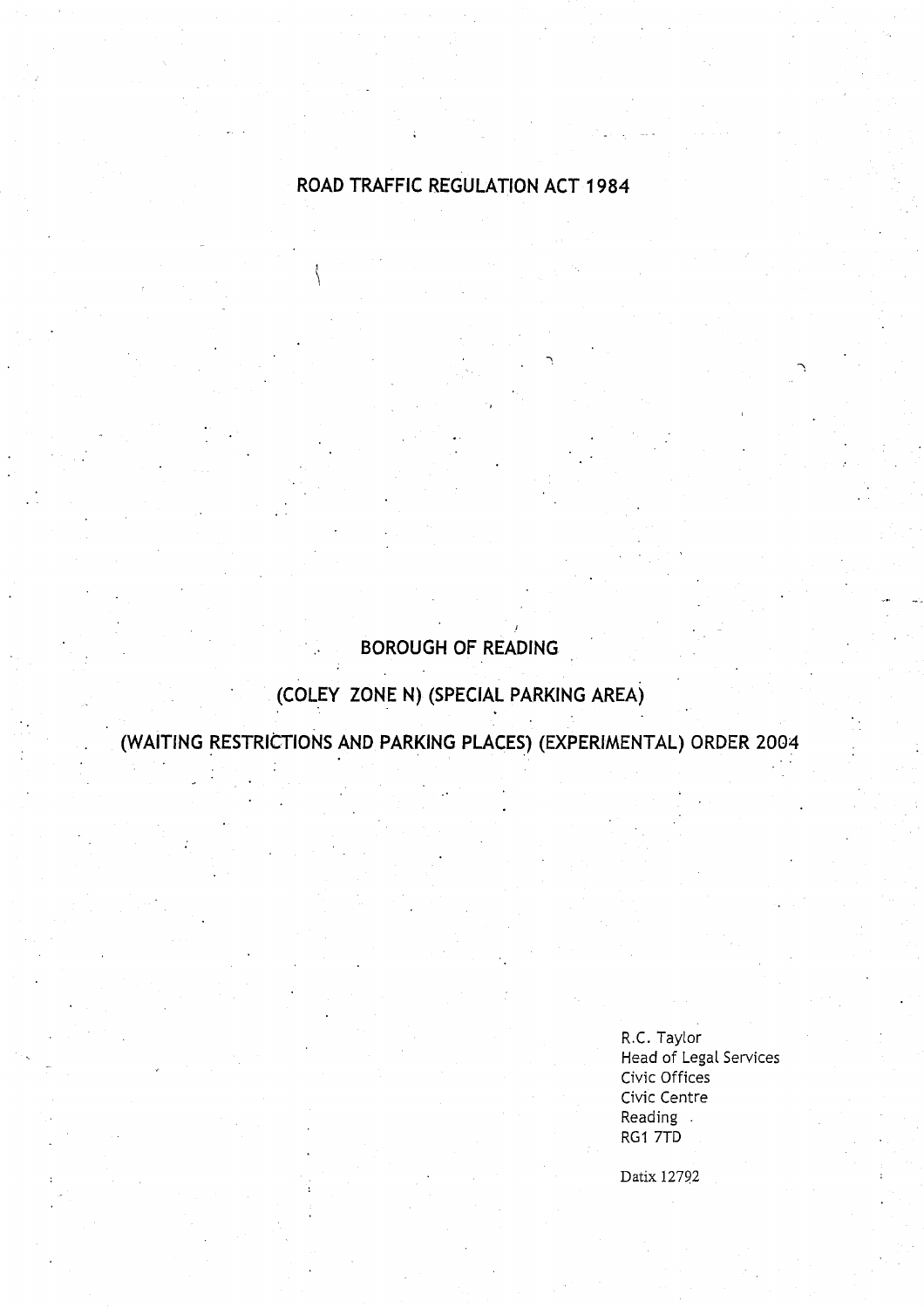#### THE BOROUGH OF READING

#### (COLEY ZONE N) (SPECIAL PARKING AREA )

### (WAITING **RESTRICTIONS AND PARKING PLACES) (EXPERIMENTAL** ) **ORDER 200 4**

**The Reading Borough Council** (**hereinafter**: **referred to as "the Council** ") **in exercise of the powers conferred by** Sections 9 and 10(1) of and Part IV of Schedule 9 to the Road Traffic Regulation Act 1984 ("the Act of 1984"), as **amended and of all other powers thereunto enabling and after consultation** with **the Chief Officer of Police in accordance with Pa** rt **III of Schedule 9 to the Act of 1984 and the Road Traffic Act 1991, hereby make the** following **Order :-**

#### **PARTI**

#### **CITATION AND INTERPRETATION**

- **<sup>1</sup> . This Order may be cited as The Borough of Reading** (**Coley Zone N**) .(**Special Parking Area** ) (**Waiting Restrictions and Parking Places**) (**Experimental**) Order 2004 **and** shalt **come** into **operation on the 8th March 2004 remaining in force for a pe** ri**od of eighteen months from this date .**
- **<sup>2</sup> . Section 10**(**2) of the Act** shalt **apply to this order and the specified officer for the purposes of Section 10(2) of the Act shall be the Head of Planning-and Transport .**
- **<sup>3</sup> . In this Order**, **except where the context otherwise requires, the following expressions have the meanings hereby respectively assigned to them :-**

**"ambulance** " **has the same meaning as in the Vehicle Excise and Registration** Act 1994;

**"authorised agent**" **means the parking services contractor appointed by and acting** on **behalf of the** Council for the purposes of the supervision and enforcement of this Order;

**"authorised cab rank" means an area of carriageway which is**. **comprised within and indicated by road markings complying with diagram 1028 .2 in Schedule** 6.1o the **2002 Regulations;**

**"authorised officer" means the Head of Planning and Transport for the Councilor any other officer to be designated by the Council ;**

**"authorised parking place** " **means any parking place on .a road, authorised or designated by this Order ;**

"bus" has the same meaning as in Regulation 22 of the 2002 Regulations;

**"bus stand**" **means any area of car**ri**ageway**, **intended**, **for the waiting by buses**, **which is comprised within and indicated by road markings complying with diagram 1025 .1 and incorporating the words** "**Bus** Stand" in Schedule 6 and a sign complying with diagram 975 in Schedule 5 to the 2002 Regulations;

**"bus stop clearway** " **means any area of carriageway intended for the waiting by buses** , which is **comprised**- **within and indicated by road markings complying with diagram 1025** . **1 in Schedule 6 and a sign complying with**. **diagram 974 in Schedule 5 to the 2002 Regulations; .**

**"business permit** " **means a permit issued to a business occupying premises, the postal address** of which is **in a road or part of a road specified in Schedule 499 and issued under the provisions of Article 23 ;**

**"business permit holder** " **means a person to whom a business permit was issued under the provisions** Article 23;

**"carriageway** " **means a way constituting or comprised in a highway being a 'way (other than a cycle**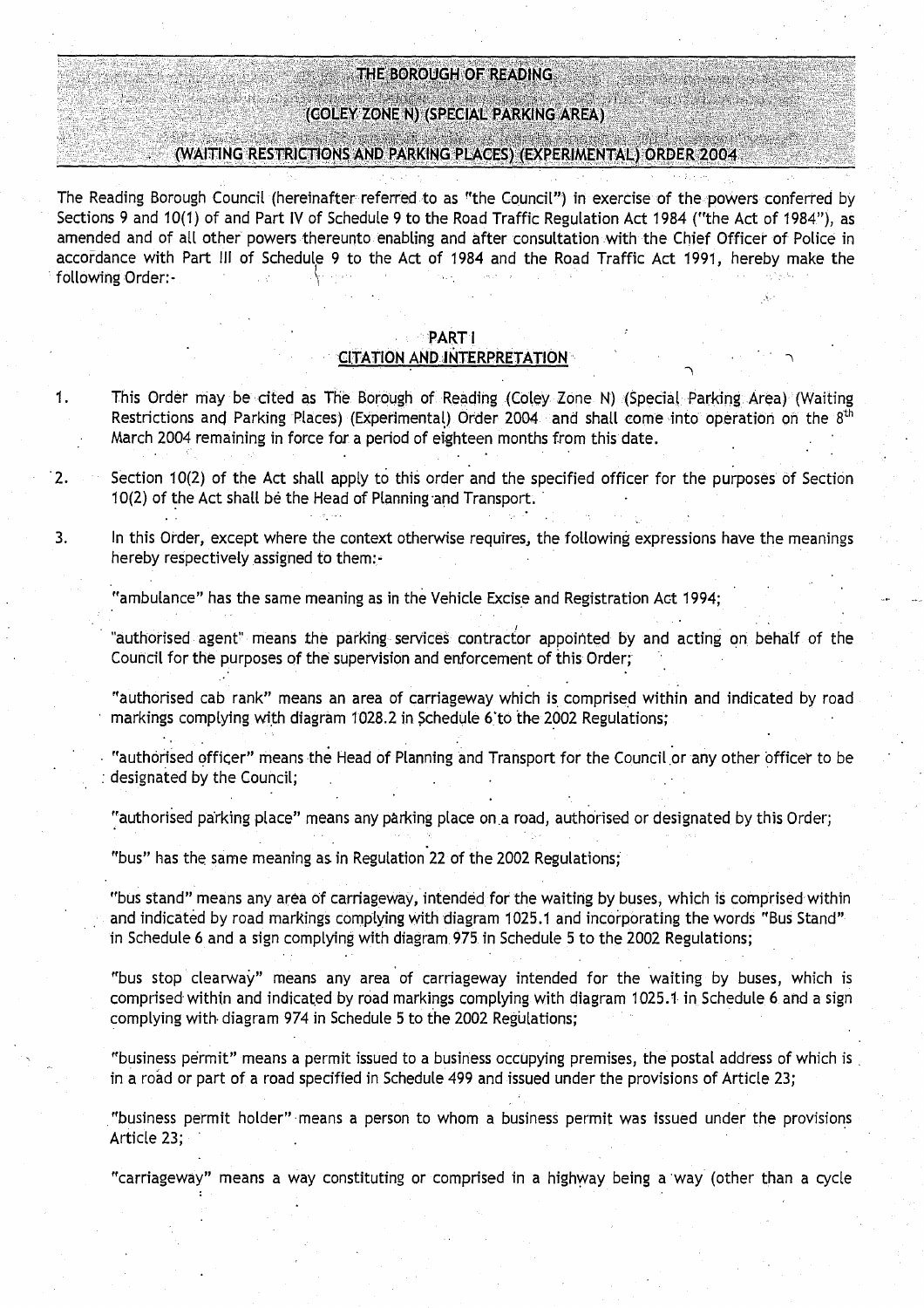track) over which the public have a right of way for the passage of vehicles;

"disabled person's badge", "disabled\_ person's vehicle" and "parking disc" have the same meanings as in the Local Authorities Traffic Orders (Exemption for Disabled Persons) (England) Regulations 2000;

"doctor" means a 'fully registered person' as defined in section 55 of the Medical Act 1983;

"driver", in relation to a vehicle waiting in a parking place or on a road or length of road, means the person driving the vehicle at the time it was left in that parking place or road or length of road;

"goods" means goods or burden of any description and includes postal packets of any description;

"delivering" and "collecting" in relation to any goods includes checking the goods for the purpose of their delivery or collection;

"goods vehicle" means a motor vehicle which is constructed or adapted for use for the carriage of goods or burden of any description and which does not exceed 5,30 metres in length or 2.25 metres in height;

"hackney carriage" means a vehicle licensed under Section 37 of the Town Police Causes Act 1847, Section 6 of the Metropolitan Carriages Act 1869, or any similar enactment;

"immobilisation device" has the same meaning as in Section 104(9) of the Road Traffic Regulation Act 1984;

**e**

"loading" means the loading or unloading of goods to or from a vehicle;

"motorcycle" and "invalid carriage" have the same meanings as in Section 136 of the Road Traffic Act of 1984;

"owner", in relation to a vehicle means a resident who is named in the vehicle registration document as the registered keeper of a goods or passenger vehicle or who has the use of such a vehicle in the course of his employment and who is entitled to use such a vehicle as though he were the registered keeper thereof;

"parking attendant" means a person authorised by or on behalf of the Council to supervise any parking area;

"parking place" means a road or length of road which is provided for the leaving of vehicles; .

passenger vehicle" means a motor vehicle (other than a motor cycle or invalid carriage) not exceeding 5.30 metres in length and 2.25 metres in height and constructed or adapted for the carriage of passengers and their effects;

"penalty charge" and "reduced penalty charge" means a charge set by the Council under the provisions of section 66 of the Road Traffic Act 1991 and with the approval of the Secretary of State for Transport which is to be paid to the Council within 28 days beginning with the date of the notice, or 14 days in the case of a reduced penalty charge, following the issue of a penalty charge notice;

"penalty charge notice" means a notice issued or served by a parking attendant pursuant to the provisions of section 66 of the Road Traffic Act 1991;

"permit" means a permit issued under the provisions of Articles 23, 26,27 and 28;

"permit holder" means a person to whom a permit has been issued;

"permitted hours" means the hours shown at the commencement of a Schedule;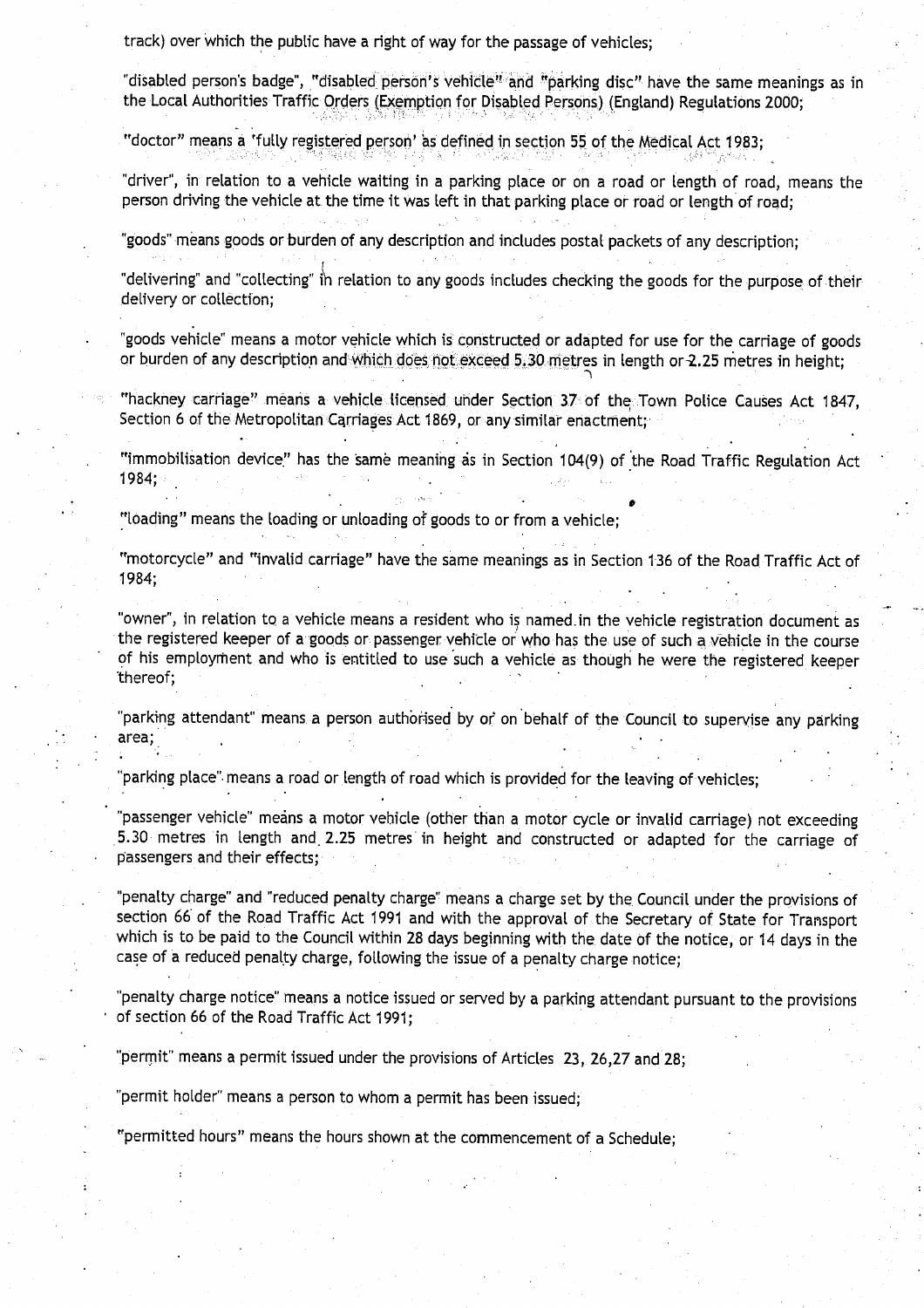"relevant position" in respect of: -

- (a) a disabled person's badge or a parking permit, means
	- (i) in the case of a vehicle fitted with a front windscreen, that the badge or permit is exhibited thereon with the front facing forward on the nearside of and immediately behind the windscreen; or
	- (ii) the case of a vehicle not fitted with a front windscreen, that the badge or permit is exhibited on the front or nearside of the vehicle;
- (b) a disabled person's parking disc, means that the side showing the time is facing forward or outward and immediately behind the windscreen or side window nearest to the kerb;

"resident" means a person whose usual place of abode is at premises the postal address of which is 'in a road or part of a road specified in Schedule 499;

"specified position" a vehicle left in a parking place during the permitted hours in accordance with the foregoing provisions of this Order **shall cause** it so to stand:-

- (a) in the case of the parking place in relation to which special provisions as to the manner of standing of a vehicle in that placg are specified in an item specified in a Schedule as to be in accordance with those provisions;
- (b) ' in the case of any other parking place
	-
	- (i)  $\cdots$  if the parking place is not in a one-way street, that the left or near-side of the vehicle is adjacent to the left-hand edge of the carriageway;
	- (ii) that the distance between the edge of the carriageway 'and the nearest wheel of the vehicle is not more than 300 millimetres;
- $(c)$  iso that every part of a vehicle is within the limits of a parking place;
- (d) that no part of the vehicle obstructs any vehicular means of ingress to or egress from any premises adjacent to the side of the road on which the vehicle is waiting.

"specified hours" means the hours shown at the commencement of a Schedule containing parking or unloading places;

"telecommunication system" has the same **meaning as** in the Telecommunications Act 1984;

"The 2002 Regulations" means the-Traffic Signs Regulations and General Directions 2002 ;

"traffic sign" means a sign of any size, colour and type prescribed or authorised under, or having the effect as though prescribed or authorised under Section 64 of the Act of 1984 .

4. The prohibitions imposed by this Order shall be in-addition to and not in derogation of any restriction, prohibition or requirement imposed by any Regulations or Orders made or having effect as if made under the Act of 1984, or by or under any other enactment.

5. Save where the contrary is indicated, any reference in this Order to:-

- (a) a numbered Article or Schedule is a reference to the Article or Schedule bearing that number in this Order;
- (b) this Order or another Order shall be construed as such a reference to this Order or, as the case may be, such other Order, as the same may have been or may from time to time be amended, varied or supplemented; .
- (c) a Statute or Regulation shall be construed as reference to such Statute or Regulations as the same may have been, or may from time to time be amended or re-enacted .

(d) The requirements of any Article making reference to a numbered Schedule to this Order shalt only have effect when a Schedule similarly numbered is appended to this Order.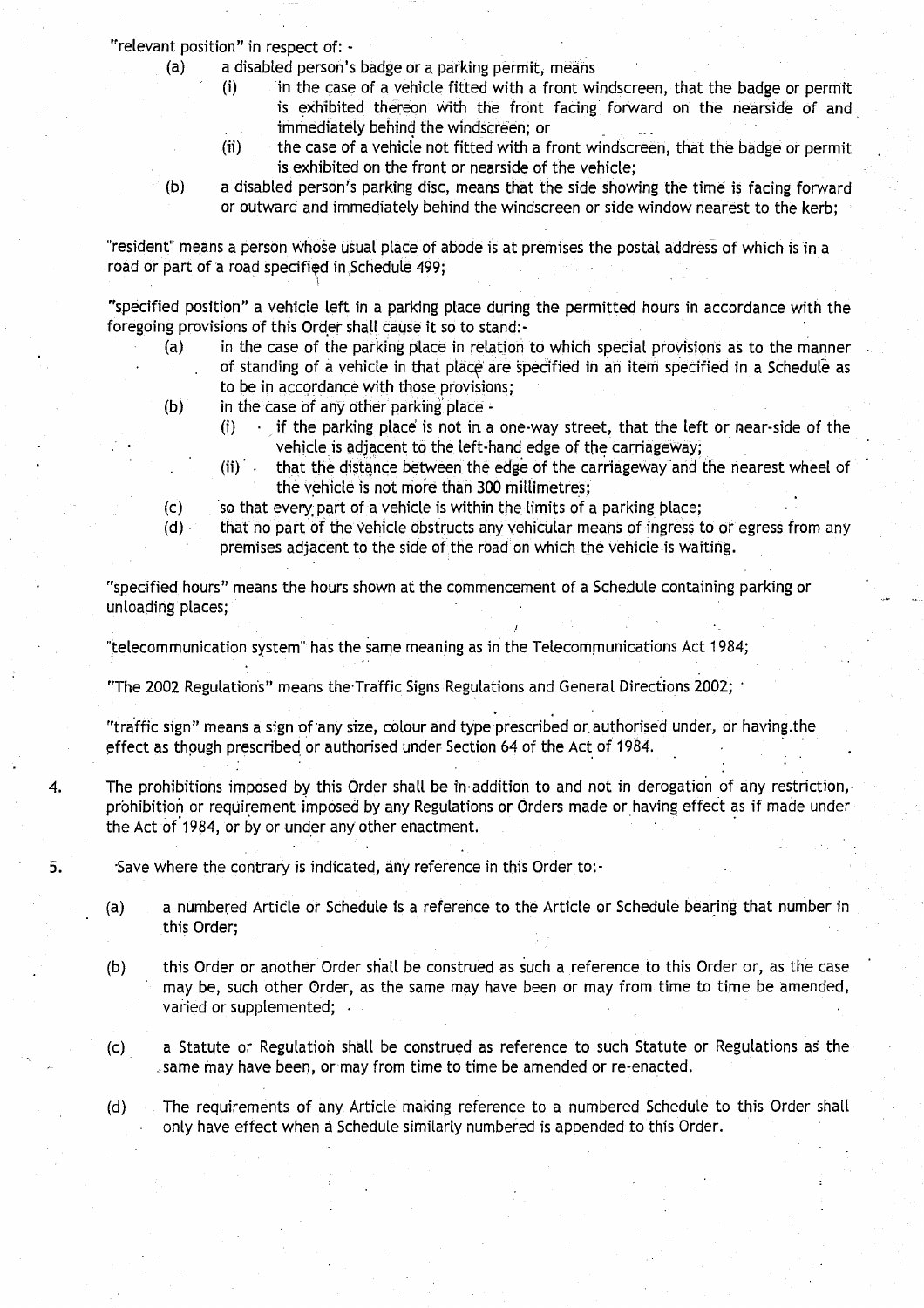#### **PART II WAiTING** .**AND LOADING OF VEHICLES**

- **6. Save as provided in A**rt**icles 7 and 8 no person shall, except upon the direction or with the permission of a Police** Constable-in **uniform, Traffic Warden or a Parking Attendant** , **cause or permit any vehicle during each separately dated day, to:-**
	- **(a) wait or load at any time on Mondays to Sundays inclusive in the lengths of roads specified in Schedule 1 ;**
	- **(b) wait at any time on Mondays to Sundays inclusive or load between 7 .30 a.m. and 9 .30 a .m . and between 4**. **00 p.m**. and **6.00 p.m**. **on Mondays to Sundays inclusive in the lengths of roads specified in Schedule'2; °**
	- **(c) wait between 7.00 a**.**<sup>m</sup> . and 6 .00 p** .**<sup>m</sup> . on Mondays to Saturdays inclusive or load between 7 .30 a.m . and 9** . **30 a.** .m **. and between 4 .00 p.m**. **and, 6 .00 p.m** . **on Mondays** to-Saturdays **inclusive in the lengths of roads specified in Schedule 3;**
	- **(d) wait at any time on Mondays to Sundays inclusive in the lengths of roads specified in Schedule 4 ;**
	- **(e) wait between 8.00 a .m**. **and- 6 .30 p .m**. **on Mondays to Fridays inclusive in the lengths of roads'** specified in Schedule 5 for a longer period than 2 hours or, if a period of less than 2 hours has elapsed since the previous period of waiting by the same vehicle in the same length of road;
	- **(f) wait between 8.00 a.m. and 6 .30 p**.**m. on Mondays to F**ri**days inclusive in the**. **lengths of roads specified in Schedule 6 for a longer period than 1 hour or** , **if a period of less than 1 hour has elapsed since the previous period of waiting by the same vehicle in the same length of road ;**
	- (g) wait at any time on Mondays to Sundays inclusive in the lengths of roads specified in Schedule 9 **except for Police Vehicles ;**
	- **(h). wait at any time on Mondays to Sundays inclusive in the lengths of roads specified in Schedule** 12, except for Motor Cycles;
	- **(i) wait-between 7.00 a.m** . **and 6 .00 p .m . on Mondays to Saturdays inclusive in the lengths of roads specified in**. **Schedule 13;**
	- **(j) wait at anytime on Mondays to Sundays inclusive or load between 8 .15 a .m**. **and 9** . **15 a .m . and between 4**.**00 p.m. and 6**. **15 p.m . on Mondays to Sundays** - **inclusive** - **in the lengths of roads specified in Schedule 14;**
	- **(k) wait between 8**. **00 a .m** . **and 6.30 p** . **<sup>m</sup> . on Mondays to Fridays inclusive in the lengths of roads specified in Schedule 15 for a longer period than 30 minutes** or, **if a period of less than 1 hour has elapsed since** the-previous **period of waiting by the same vehicle in the same length of road ;**
	- **(1) wait at any time on Mondays to Sundays inclusive or load between 7 .00 a**.**<sup>m</sup> . and 6 .00 p.m. on Mondays to Saturdays inclusive in the lengths of roads specified in Schedule 16 ;**
	- **(m) wait at any time on Mondays to Saturdays inclusive or load between 8 .15 a .m** . **and 9 .15 a .m. and between 4**.**00 p.m . and 6**, **15 p.m . on Mondays to Saturdays inclusive in the lengths of roads specified in Schedule 17;**
	- **(n) wait between 8 .00 a**. **m. and 6 .30 p.m** . **on Mondays to Fridays inclusive in the lengths of roads specified in Schedule 18 ;**
	- **(o) wait between 8** . **00 a.m** . **and 8.00 p**. **m. on Mondays to Saturdays inclusive in the lengths of streets specified in Schedule 20, for a longer period than 2 hours** . **or, if a period of less than 2 hours has**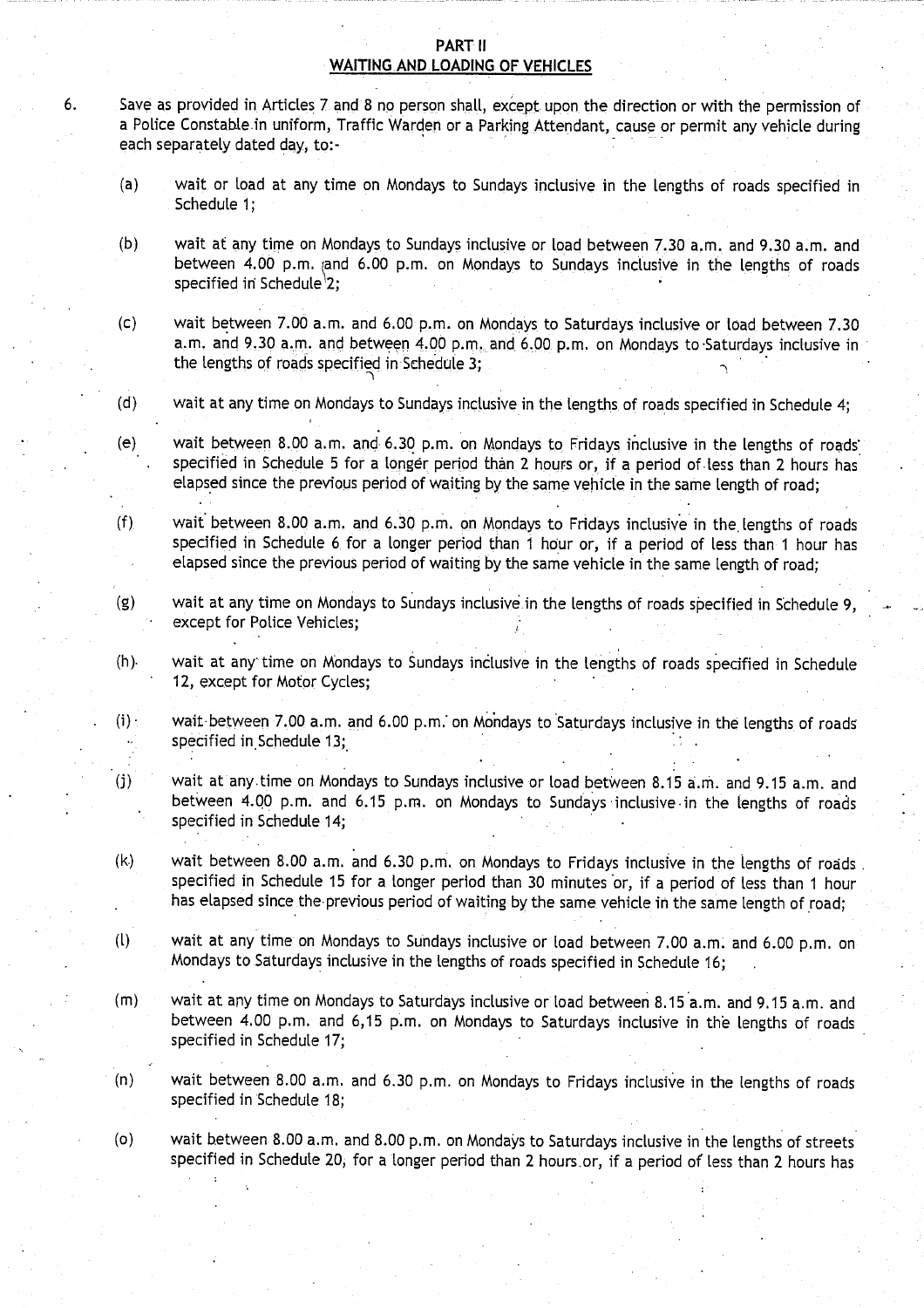elapsed since the previous period of waiting by the same vehicle in the same length of road, except for vehicles displaying a valid permit;

- (p) wait between 8 .00. a .m . and 6 .30 p.m. on Mondays to Fridays inclusive in the lengths of roads specified in Schedule 21, except for Ambulances;
- (q) wait between 8.00 a .m. and 6.30 p.m . on Mondays to Saturdays inclusive in the lengths of roads specified in Schedule 23;
- (r) wait between 8.00 a .m . and 6 .30 p.m . on Mondays to Saturdays inclusive in the lengths of roads specified in Schedule 24 for a longer period than 30 minutes or, if a period of less than 30 minutes has elapsed ljince the previous period of waiting by the same vehicle in the same length of road;
- (s) wait between 8.00 a .m . and 6 .30 p .m . on Mondays to Saturdays inclusive in the lengths of roads specified in Schedule 25 for a longer period than 2 hours or, if a period of less than 2 hours has elapsed since the previous period of waiting by the same vehicle in the same length of road;
- (t) wait between 8.00 a.m. and 6.30 p.m. on Mondays to Saturdays inclusive in the lengths of roads specified in Schedule 26 for a longer period than 30 minutes or, if a period of less than 1 hour has elapsed since the previous' period of waiting by the same vehicle in the same length of road, except for vehicles displaying a valid parking permit;
- (u) wait between 8.00 a .m . and **<sup>6</sup> .30** <sup>p</sup> .m . on Mondays to Saturdays inclusive in the lengths of roads specified in Schedule 27 for a longer period than 30 minutes or, if a period of less than 1 hour has elapsed since the previous period of waiting by the same vehicle in the same length of road;
- (v) wait at any time on Mondays to Sundays inclusive or load between 8 .15 a .m . and 9 .15 a.m . and between 4.00 p.m. and 6.15 p.m. on Mondays to Saturdays inclusive in the lengths of roads specified in Schedule 28;
- (w) wait at any time on Mondays to Sundays inclusive or load between 8 .15 a .m. and 9 .15 a.m. and between 4.00 p.m. and 6.00 p.m. on Mondays to Sundays inclusive in the lengths of roads specified in Schedule 29;
- (x) . wait at 'any time on Mondays to Saturdays inclusive in the lengths of roads specified in Schedule . 31 ;
- (y) wait between 8 .00 a:m . and 6.30 p.m . on Mondays to Saturdays inclusive in the lengths of roads specified in Schedule 32 for a longer period than 10 minutes or, if a period of less than 10 minutes has elapsed since the previous period of waiting by the same vehicle in. the same length of road;
- (z) wait at any time on Mondays to Sundays inclusive or load between 8 .00 a.m. and 9 .30 a.m. and between 2.30 p.m. and 6.30 p.m. on Mondays to Sundays inclusive in the lengths of roads specified in Schedule 33;
- (aa) wait between 8.00 a.m. and 6.30 p.m. on Mondays to Saturdays inclusive or load between 8.00 a.m. and 9.30 a.m. and between 2.30 p.m. and 6.30 p.m. on Mondays to Saturdays inclusive in the lengths of roads specified in Schedule 34;
- (bb)  $\rightarrow$  wait at any time on Mondays to Sundays inclusive or load between 8.15 a.m. and 9.15 a.m. and between 4 .15 p.m . and 6 .15 p.m . on Mondays to Sundays inclusive in the lengths of roads specified in Schedule 35;
- (cc) wait at any time on Mondays to Sundays inclusive or load between 7.30 a.m. and 9 .30 a.m. and between 4 .00 p.m . and 6 .00 p.m . on Mondays to Sundays inclusive in the lengths of roads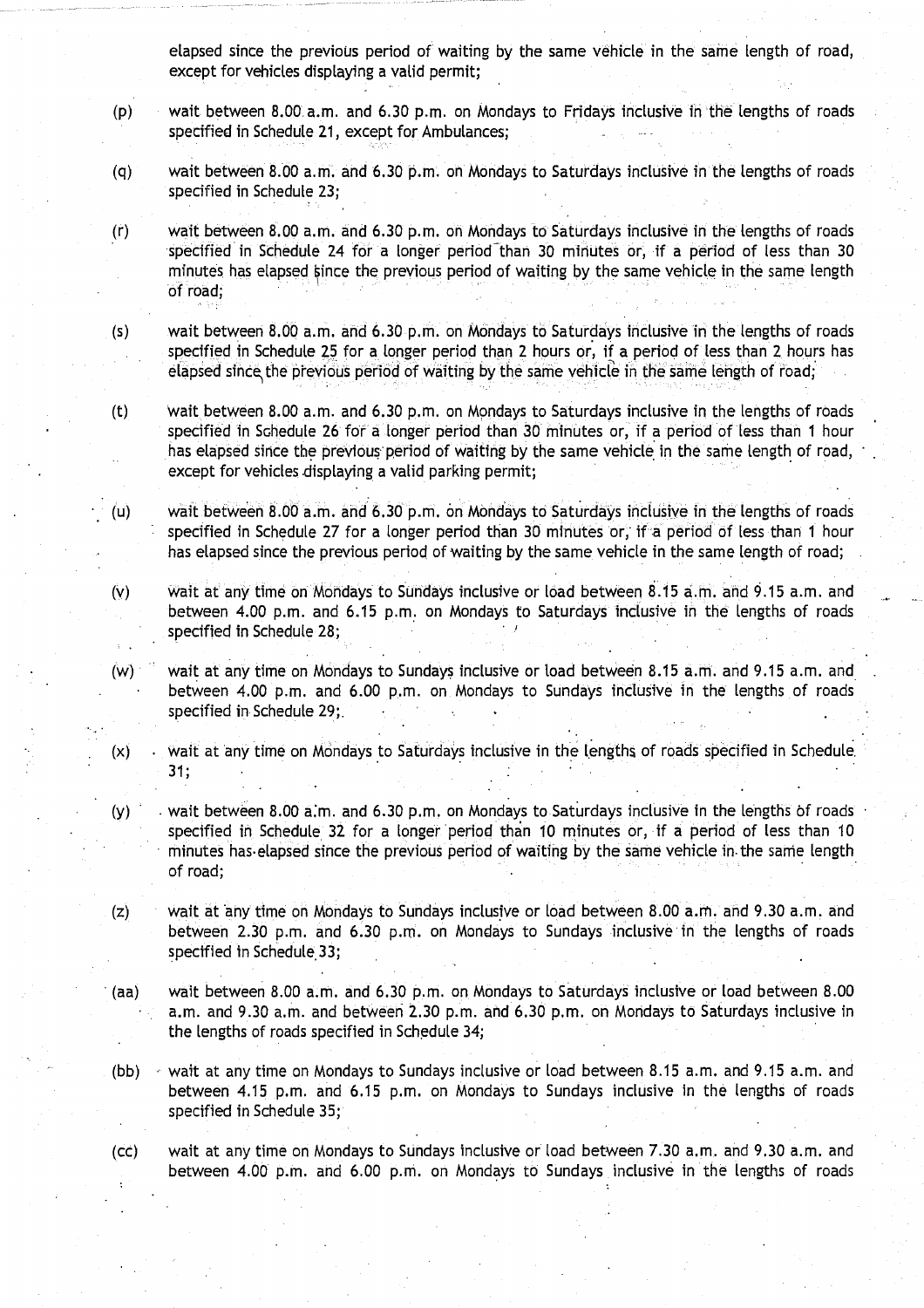#### specified in, Schedule 36;

- **(dd) wait between 7.00 a**. **m. and 3.00 p**.**m. on Mondays to Fridays inclusive in the lengths of roads** specified in Schedule 37;
- (ee) wait between 6.00 p.m. and 10.00 p.m. on Tuesdays and Wednesdays and between 1.00 p.m. **and 6 .00 p.m**. **on Saturdays in the lengths of roads specified in Schedule 38;**
- (ff) wait between 8.00 a.m . and 6.30 p.m . on Mondays to Saturdays inclusive in the lengths of roads **specified in Schedule 40 for a longer period than 1 . .hour or**, **if a period of less than 2 hours has elapsed since the previous pe**ri**od of waiting by the same .vehi**.**cle in the same length of road ;**
- **(gg) wait at any time on Mondays to Sundays inclusive or load between 8 .15 a.m. and 9**. **15 a .m . and** between 4.00 p.m. and 6.15 p.m. on Mondays to Fridays inclusive and between 8.15 a.m. and 6.15 p.m. on Saturdays in the lengths of roads specified in Schedule 41;
- **(hh) load between 8 .15 a.m. and 9**. **15 a.m. and between 4.00 p.m. and 6.00 .p.m. on Mondays to Sundays inclusive in the lengths of roads specified in Schedule 42 ;**
- (ii) . wait at any time on Mondays to Sundays or load between 8 .15 a.m . and 9.15 a .m . and between <sup>3</sup> .30 p.m . and-6.15 p .m. on Mondays to Sundays inclusive in the lengths of roads specified in Schedule 43;
- **(jj) wait or load** between **<sup>8</sup>**. **15•a.m . and 8 .00 pm. on Mondays to Saturdays** inclusive -in **the lengths of** roads specified in Schedule 44;
- (kk) wait at any time on Mondays to Sundays inclusive or load between 8.15 a.m. and 1.00 p.m. and between 4.00 p.m. and 6.15 p.m. on Mondays to Sundays inclusive in the lengths of roads specified in Schedule 46;
- (ll) wait at any time on Mondays to Sundays inclusive or load between 8 .15 a.m. and 9.15 a.m. and between 1.00 p.m. and 6.15 p.m. on Mondays to Sundays inclusive in the lengths of roads specified in Schedule 47;
- (mm) wait at any time on Mondays to Sundays inclusive or load between 8 .15 a .m. and'9.15 a.m.'and between 4.15 p.m. and 6.15 p.m. on Mondays to Saturdays inclusive in the lengths of roads specified in Schedule 48;
- (nn) wait between 9.00 a.m. and 5.30 p.m. on Mondays to Fridays inclusive in the lengths of roads specified in Schedule 49 for a longer period than 2 hours or, if a period of less than 2 hours has elapsed since the previous period of waiting by the same vehicle in the same length of road except for valid Resident Permit Holders.
- (oo) wait between 8.00 a.m. and 6.30 p.m. on Mondays to Saturdays inclusive in the lengths of roads specified in. Schedule 50 for a longer period than 1 hour or, if a period of less than 1 hour has elapsed since the previous period of waiting by the same vehicle in the same length of road;
- (pp) wait at any time on Mondays to Sundays inclusive or load at any time on Mondays to Saturdays **inclusive in the lengths of roads specified in Schedule 51 ;**
- (qq) wait or load at any time on a Sunday in the lengths of roads specified in Schedule 52;
- (rr) wait or load at any time on Mondays to Saturdays inclusive in the lengths of roads specified in Schedule 53;
- (ss) wait between 8.00 a.m. and 11.30 a.m. on Mondays to Saturdays and wait for a longer period than 30 minutes or, if a period of less than 30 minutes has elapsed since the previous period of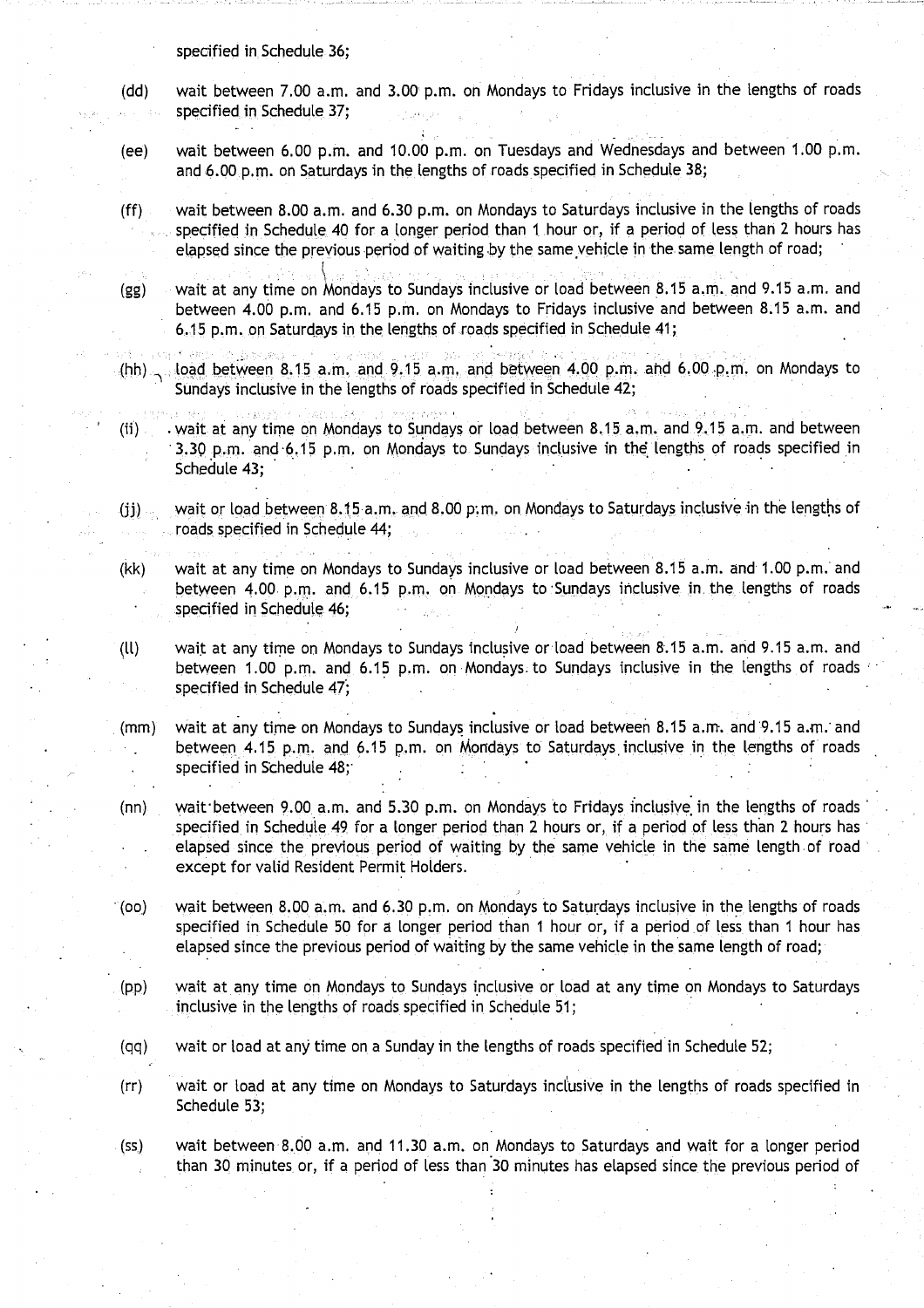**waiting by the same vehicle in the same length of road between 11 .30 a .m. and 6 .30 p.m. on Mondays to Saturdays inclusive, in the lengths of roads specified in Schedule 54 ;**

- **(tt) wait at any time on Mondays to Sundays inclusive or load between 8 .00 a .m . and 6**.**30 p .m . on Mondays**. **to Saturdays inclusive in the lengths of roads specified in Schedule 57 ;**
- **(uu) wait between 8 .00 a .m . and 6 .30 p.m. on Mondays to Saturdays inclusive on odd dates in the lengths of roads specified in Schedule 58 ;**
- **(vv) wait between 8 .00 a.m . and 6 .30 p.m . on Mondays to Saturdays inclusive on . even dates in the lengths of roads specified in Schedule 59;**
- **(ww) wait between 8 .00 a**. **<sup>m</sup>**., **and 6** . **30 p.m**. **on Mondays** to **Saturdays inclusive in the lengths of roads specified in Schedule 60 for a longer period than 10 minutes or** , **if a period of less than 20** minutes has elapsed since the previous period of waiting by the same vehicle in the same length **of road ;**
- (xx) wait between **<sup>8</sup> .00 a**. m . and **<sup>6</sup> .30 p.m . on Mondays to Saturdays inclusive in the lengths of roads specified in Schedule** 61, **for a longer** period. **than 2 hours or, if a period of less than 2 hours has elapsed since the previous period of waiting** by **the same vehicle in the same length of road except for vehicles displaying a valid parking** permit;
- *(yy)* **wait at any time on Mondays to Sundays inclusive or load between 7 .15 a.m.. and 9 .45 a.m . and between 4.00 p.m. and 6;15 p.m**. **on Mondays to** Sundays **inclusive in** t**he lengths of roads specified in Schedule 62;**
- **(zz) wait between 8 .00 a**.**<sup>m</sup> . and 6**.30 p.m. **on Mondays to Saturdays** inclusive **or load between 8 .00 a.m. and 9** . **45 a.m** . and between 4 .00 p. **m. and** <sup>6</sup> .15 **p.m . on Mondays to Saturdays inclusive in. the lengths of roads specified** in Schedule 63;
- **7.** Nothing in Article 6 shall apply to any vehicle waiting in the lengths of roads referred to therein for so long as it may be necessary to enable:-
	- **(a) a person to board or alight from the vehicle;**
	- **(b) the vehicle**, if it **cannot conveniently be used for such purpose in any other road, to be used in' connection** with any of **the following operations**, **namely:-**
		- **(i) building, industrial or demolition operations;**
		- **(ii) the removal of any obstruction to traffic ; .**
		- **(iii) the maintenance** , **improvement or reconstruction of the said lengths of roads ;**
		- **(iv) the laying**, **erection, alteration or repair in or in land adjacent to the said lengths of roads of any sewer or of any main** , **pipe or apparatus for the supply of gas, water or** electricity **or of any telecommunications system ; •**
		- **(v) . the service** of a Local Authority **or a Water** Authority **in pursuance** of statutory powers or **duties;**
	- (c) the vehicle **to be used for the purpose of delivering or collecting postal packages as defined in Section 87** of the Post Office Act 1953;
	- **(d) the vehicle to take in petrol, oil, water or** air from any **garage situated on or adjacent** to the said **lengths of roads;**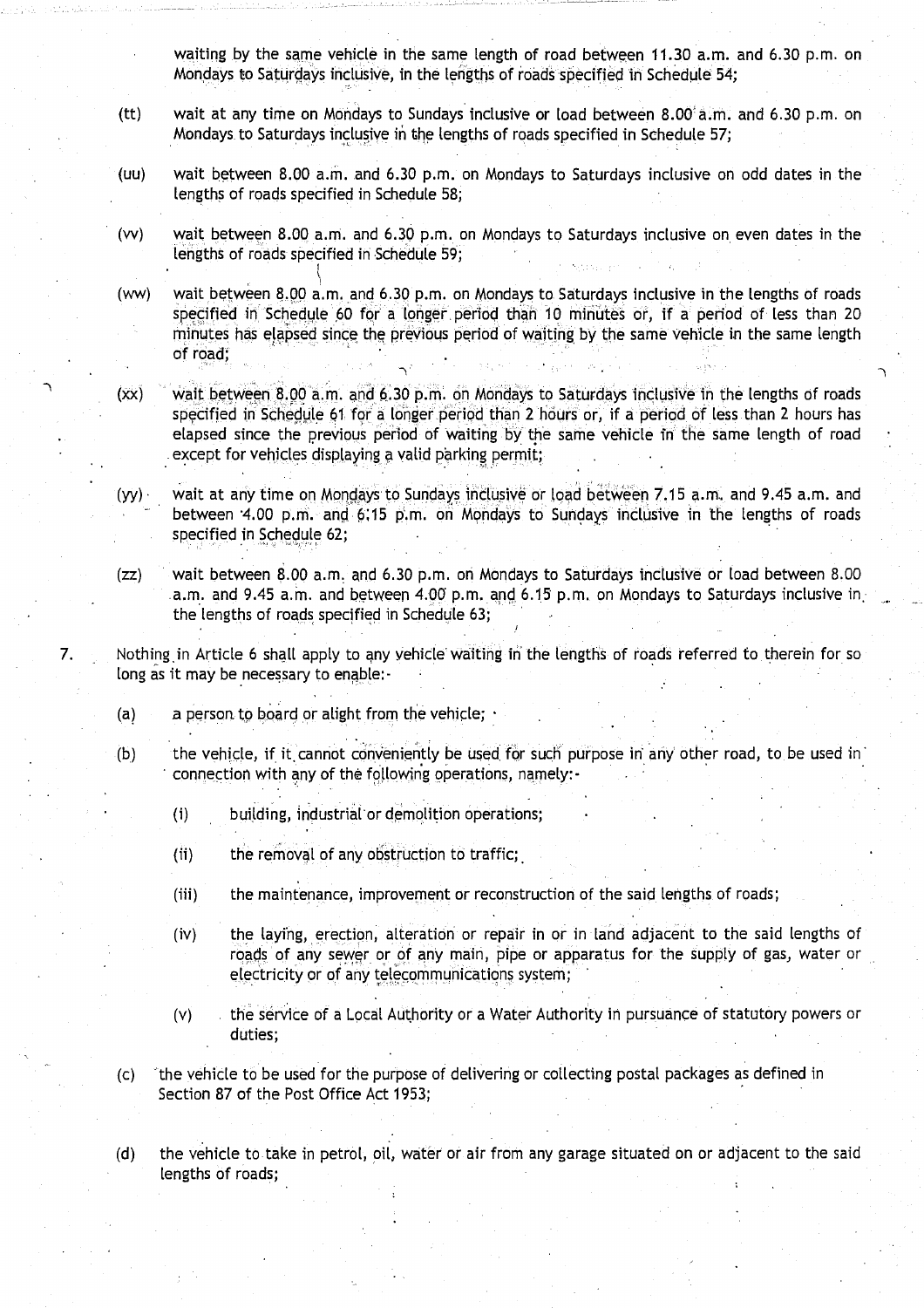**(e) the vehicle to wait at or near**. **to any premises situated on or adjacent to the said lengths of roads** for so long as such waiting by that vehicle is reasonably necessary in connection with any wedding **or funeral;**

**(f) the vehicle being used for fire brigade, ambulance or police purposes .**

- 8. (1) Nothing in Article 6 shall apply:-
	- **(a) to any vehicle waiting for so long as may be necessa** ry **for the purpose of enabling goods to be** loaded on or unloaded from the vehicle;
	- **(b) to a Disabled Person's Vehicle** , **displaying a Disabled Person**'**s Badge in the relevant position,** for a period not exceeding 3 hours (not being a period separated by an interval of less than 1 **hour from a previous period of waiting by the same vehicle in the same length of road on the same day**), **provided that the Disabled Person's Vehicle also displays in the relevant position, a Parking** . **Disc (on** .**which the driver or other person in charge of the vehicle has marked the** time at which the period of waiting began) excepting those lengths of roads specified in the Schedules referred to in paragraph (c) of this Article;
	- **(c) to a Disabled Person's Vehicle** , **displaying a Disabled Person's Badge in the relevant position, waiting on the lengths of roads specified in Schedules 5,, 6, 15, 20** , **24, 25, 26, 27, 32, 40, 49, 50, 58, 59 60 and 61 during the specified limited waiting hours;**

provided that such exemptions do not apply during the hours when **loading** restrictions are imposed by that Article .

 $(2)$  Nothing in Article 6 shall apply to any vehicle:-

- **(a) waiting upon an authorised parking place; or**
- **(b) being a Hackney Carriage, waiting upon an authorised cab rank ; or**
- (c) waiting for so long as may be necessary to enable the-vehicle to be used in the provision of a local service within the meaning of the Transport Act 1985.

<sup>9</sup> . No person shall, except upon the direction or with the permission of a Police Constable in uniform, Traffic Warden or a Parking Attendant, cause or permit any vehicle other than:

- (a) a goods vehicle to wait for the purpose of loading in a- loading bay specified in Schedule 7 between 7.00 a.m. and 6.00 p.m. on Mondays to Saturdays inclusive;
- (b) a disabled person's vehicle, displaying a Disabled Person's Badge in the relevant position, to wait in a disabled parking place specified in Schedule 8 at any time, for a period not exceeding 4 hours (not being a period separated by an interval of less than 2 hour from a previous period of waiting by the same vehicle in the same length of road on the same day), provided that the Disabled Person's Vehicle also displays in the relevant position, a Parking Disc (on which the driver or other person in charge of the vehicle has marked the time at which the period of **waiting began);**
- $(c)$  a Hackney Carriage to stop or wait, at any time on Mondays to Sundays inclusive, in the lengths of roads specified in Schedule 10;

(d) a Hackney Carriage to stop or wait, between 11 .00 p.m . and 6.30 a.m. on Mondays to Sundays inclusive, in the lengths of roads specified in Schedule 11;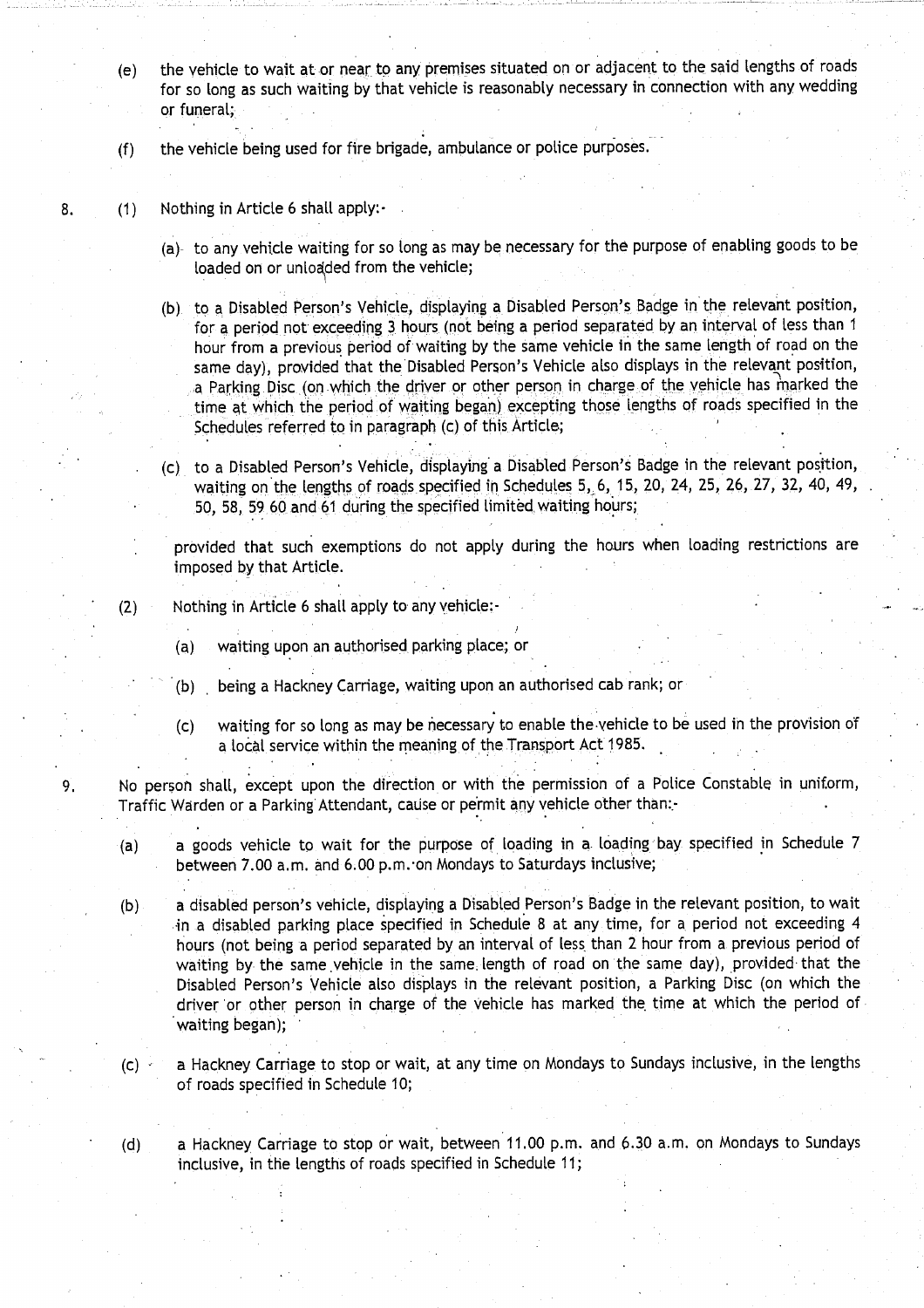- **(e) a goods vehicle to wait at any time for the purpose of loading in a loading bay specified in Schedule 19.**<br> **Schedule 19.**<br> **Schedule 19.**
- 10. No person shall, except upon the direction or with the permission of a Police Constable in uniform, Traffic Warden or a Parking Attendant, cause or permit any vehicle :-
	- (a) to stop between 8.00 a.m . and 5 .00 p.m. on Mondays to Fridays on a School-Keep-Clear marking **specified in Schedule 22;**
	- (b) to wait, at any time on Mondays to Sundays inclusive in the lengths of roads specified in Schedule 107 other than vehicles displaying in the relevant position a valid Disabled Persons Badge;
	- (c) other than a bus to. wait at any time on Mondays to Sundays inclusive, in a bus stop clearway as **specified in Schedule 305 ;**
	- (d) other than a bus to stop or wait, between 7 a.m. and 7 p.m. on Mondays to Sundays inclusive, in **a bus stop clearway as specified in Schedule 400 ;**
	- (e) other than a bus to wait at any time on Mondays to Sundays inclusive, in a bus stand as specified in Schedule 402;
	- (f) other than a bus to wait between 7.30 a.m. and  $8.45$  a.m. on Mondays to Sundays inclusive, in a **bus stand as specified in Schedule 403 .**
- 11. Nothing in Article 10 shall apply to any vehicle waiting in the lengths of road referred to therein for so, long as may be necessary to enable :
	- (a) the vehicle, if it cannot conveniently be used for such purpose in any other road, to be used in connection with the removal of any obstruction to traffic;
	- (b) the vehicle being used for fire brigade, ambulance or police purposes;
	- $(c)$  the maintenance, improvement or reconstruction of the said lengths of roads;
	- **(d) . the laying** , **erection, alteration or repair in or in land adjacent to the said lengths of roads of any ,** sewer or of any main, pipe or apparatus for the supply of gas, water or electricity or of any **telecommunications** system;.
	- (e) is required by law to stop;
	- **(f) is obliged to do so in order to avoid an acciden t**
- 12. Save as provided in Article 13, no person .shalt, except upon the direction or with the permission of a Police Constable in uniform, Traffic Warden or a Parking Attendant, cause or permit any vehicle to:-
	- (a) wait between 7.45 a.m. and 9.15 a.m. and between 4.30 p.m. and 6.30 p.m. on Mondays to Saturdays inclusive in the lengths of roads specified in Schedule 300;
	- (b) wait between 7.45 a.m. and 9.15 a.m. and between 4.30 p.m. and 6.30 p.m. on Mondays to Fridays inclusive in the lengths of roads specified in Schedule 301 ;
	- (c) wait at any time on Mondays to Sundays inclusive in the lengths of roads specified in Schedule 303;
	- (d) wait between  $7.30$  a.m. to  $9.30$  a.m. and between  $3.30$  p.m. and  $6.30$  p.m. on Mondays to Saturdays inclusive in the lengths of roads specified in Schedule 304 .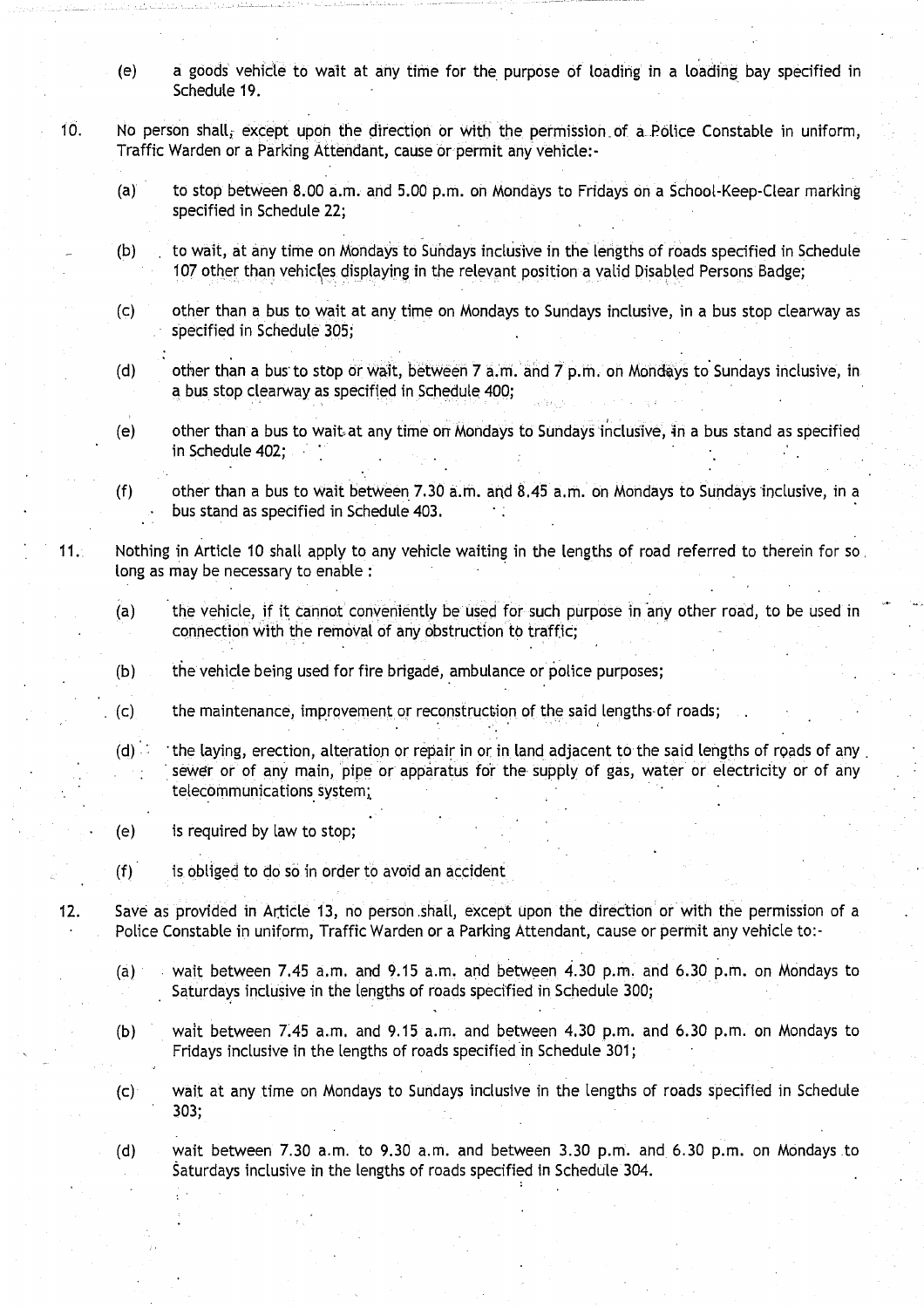<sup>13</sup> . (1) Nothing in Article 12 shall apply to any vehicle waiting in the lengths of roads referred to therein for so long as it may be necessary to enable:-

- a) the vehicle, if it cannot conveniently be used for such purpose in any other road, to be used in connection with the removal of any obstruction to traffic;
- b) the vehicle to be used for the purpose of delivering or collecting postal packages as defined in Section 87 of the Post Office Act 1953;
- c) the vehicle being used for'fire brigade, ambulance or police purposes;
- d) the maintenance, improvement or reconstruction of the said lengths of roads ;
- e) the laying, erection, alteration or repair in or in land adjacent to the said lengths of roads of any sewer or of any main, pipe or apparatus for the supply of gas, water or electricity or of any telecommunications system

f) the vehicle, if it cannot conveniently be used in any other road, to, be used in connection with any building operation or demolition.

(2) Nothing in Article 12 shall apply to any vehicle waiting in any of roads or lengths of roads referred to therein when the person in control of the vehicle:-

- $(a)$  is required by law to stop;
- (b) is obliged to do so in order to avoid an accident; or
- (c) is prevented from proceeding by circumstances outside his control and it is not reasonably practicable for him to drive or move the vehicle to a place not on any main carriageway of a road specified in Schedules 300, 301, 302, 303 and 304.

### PART III

#### AUTHORISATION AND USE OF PARKING PLACES

- 14. (1) The lengths of roads specified in Schedules 49, 61, 99, 100, 101, 104, 105 and 106, are authorised to be used as parking places for the parking during the permitted hours and in such positions as are specified in the said Schedules, of a vehicle displaying in the relevant position a valid Residents Parking Permit issued by the Council.
	- (2) The lengths of roads specified in Schedules 105 and 108 are authorised to be used as parking places for the parking during the permitted hours and in such positions as are specified in the said Schedules, of a vehicle displaying in the relevant position a valid Business Parking Permit issued by the Council.
	- .(3) The lengths of roads specified in Schedule 102 are authorised to be used as parking places for the parking during the permitted hours and in such positions as are specified in the said Schedules, of a vehicle displaying in the relevant position a valid Doctors Parking Permit issued by the Council .

(4) The lengths of roads specified in Schedules 109 and 111 are authorised to be used as parking places for the parking during the permitted hours and in such positions as are specified in the said Schedules, of a vehicle displaying in the relevant position a valid Parking Permit issued by the Council.

 $(5)$  Nothing in paragraphs  $(1)$ ,  $(2)$ ,  $(3)$  and  $(4)$  of this Article shall restrict the power of the Council to close a parking place.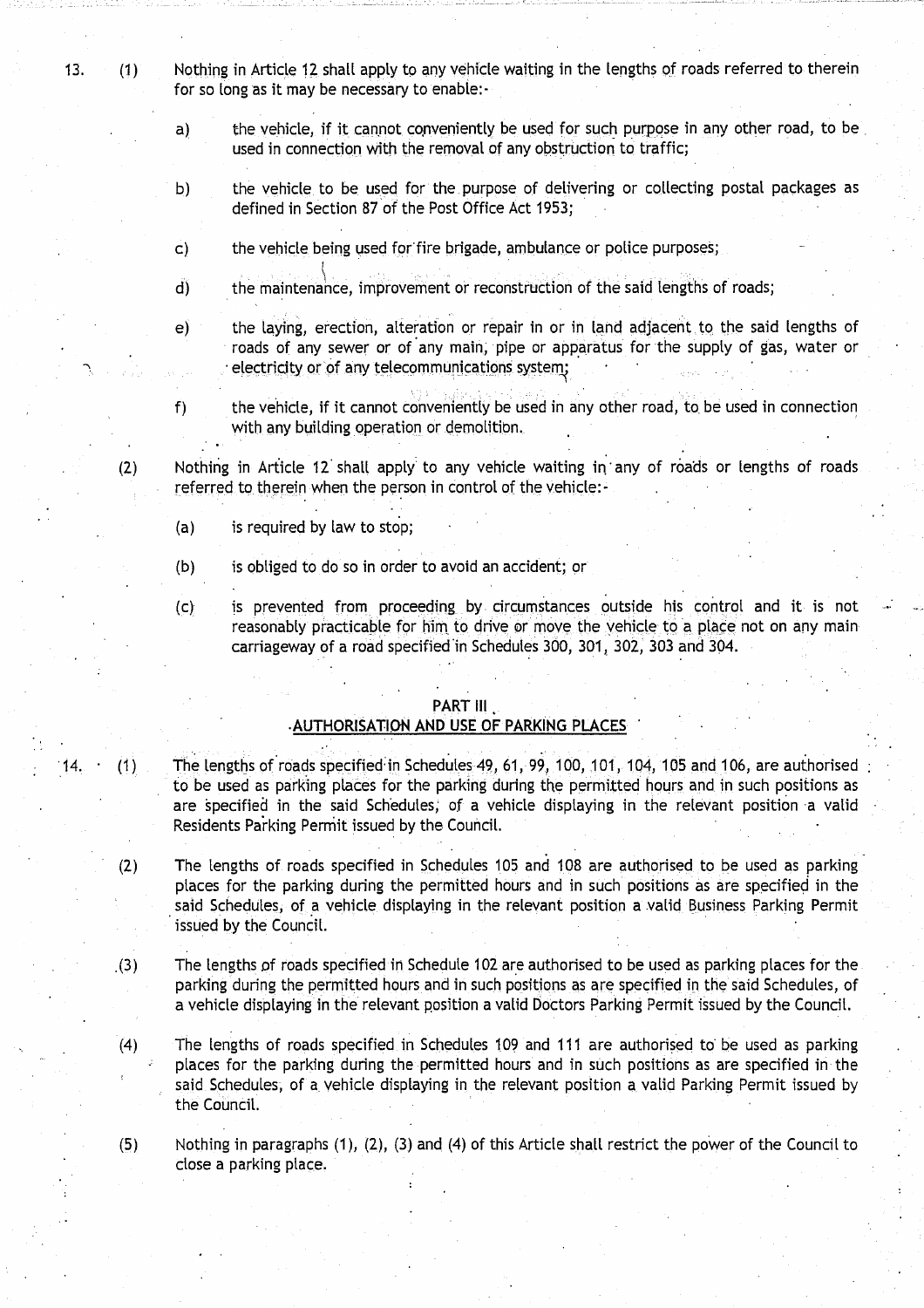- 15. Where in the **Schedules a parking place** is described **as available** for vehicles of a specific **class or in a** specified position, the driver of a vehicle shall not permit it to wait in the **parking place unless it:-**
	- **(a) is of** the specified **class**; **or as the case may be -**
	- (b) is in the specified **position;**
	- (c) displays a valid 'parking permit issued by the Council .
- 16. A driver of a vehicle shall **not use a parking** place-.-
	- (a) **so as to unreasonably** prevent access to any premises adjoining the road, or the use of the road by any other person, or so as to be a **nuisance;**
	- (b) when a Police Constable in Uniform, Traffic Warden or a parking attendant or a person authorised by the Council **has closed** the parking place .
- 17. The driver of a motor vehicle using **a parking place** shalt stop the **engine as soon** as the vehicle is in position in the parking place **and shall** hot start **the engine** except when about to change the position of the vehicle in, or to depart from, that parking place.
- 18. No person shall use a vehicle whilst it is in a parking place in connection with the sale of any article to persons in or near the **parking place**, or in connection with the selling or \*offering for hire of his skill or services.
- 19 . When a vehicle is left in a parking place in contravention of the provisions of Articles .15(b), a Police Constable in uniform, Traffic Warden or **a par**king attendant or a person authorised by the Council to do so may alter or cause to be altered the position of the vehicle so that its position shall comply with that provision
- 20. Any person altering the position of a vehicle by virtue of Article 19 may do so in such manner as he thinks necessary.
- 21. A Police Constable in uniform, Traffic Warden or a parking attendant or a person authorised by the Council to do so may, in case of emergency, or in contravention of Article 16, remove or cause to be removed to any place he thinks fit any vehicle left in a parking place .
- 22. Any person removing or causing to be removed a vehicle from a parking place in accordance with Article 21 shall provide for the safe custody of the vehicle.

### PART IV **PERMITS**

- 23. (1) Any resident or doctor, who is the owner of a vehicle of the following **class**, that is to. say a passenger vehicle, **a goods** vehicle, a invalid carriage or a motorcycle may apply to the Council or an authorised agent for a permit for the parking of that vehicle in a parking place specified in paragraph (5) of this Article and any such application shall be made on a form issued by and obtainable from the Council or authorised agent and shall include the particulars and information required by such form to be supplied.
	- (2) The Council or authorised agent may at any time require an applicant for a permit or a permit holder to produce to an officer of the Council or authorised agent such evidence in respect of an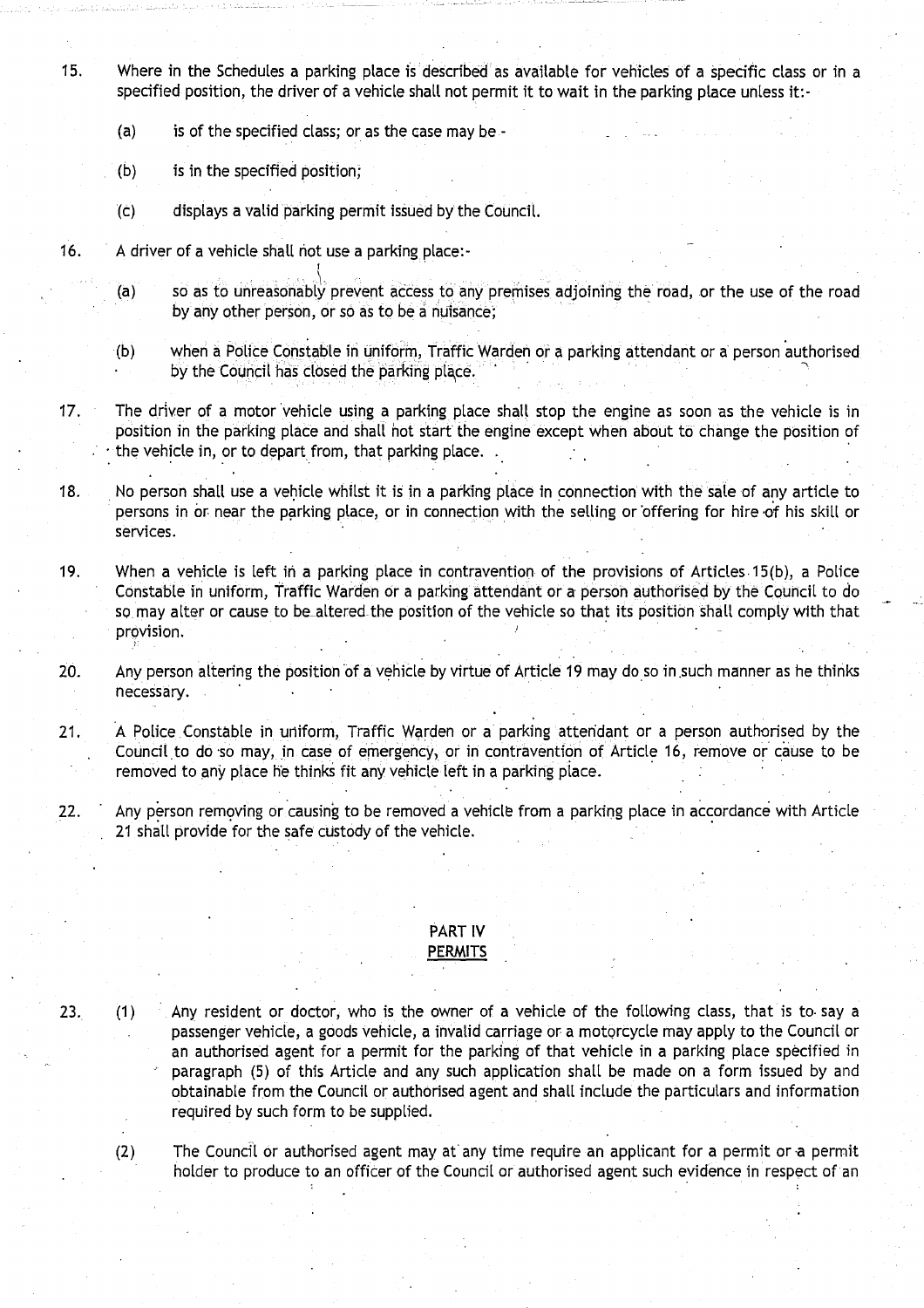application for a permit as they may reasonably require to verify the particulars or information given to them or to verify that the permit is valid.

- (3) The Council. or authorised agent upon being satisfied that the applicant is :-
	- (a) a resident who is the owner of a vehicle of the class specified in paragraph (1) of this Article, shall issue to the applicant a Residents Parking Permit for the leaving during the permitted hours in a parking place of the vehicle to which such permit relates, by the owner or by any person using such vehicle with the consent of the owner (other than a person to whom such vehicle has been let for hire and reward);
	- (b) a Doctor, who is the owner of a vehicle of the class specified in paragraph (1) of this Article, shall issue to the applicant 1 Doctors Parking Permit for the leaving at any time in the Doctors Parking Place specified thereon such- vehicles as they are satisfied are used by fully registered persons who are liable to be called of necessity to emergencies away from the surgery or consulting room shown on the application to the extent that the need for ecial• parking arrangements is justified and tp whom no suitable alternative parking facility is available within a reasonable distance .
- (4} A resident shall hot be entitled to be in possession of more than one permit at any one occasion.
- (5) (a) a Residents Parking Permit shall only be a valid for use in a parking place specified in Schedules 49, 61, 99, 100, 101, 104, 105, 106, 109 and 111;
	- (b) a Doctors Parking Permit shalt only be valid for use in a parking place specified in Schedule 102.
- 24. Notwithstanding the provisions contained in Article 23 the Council may also-grant permits to such other persons as they may think fit.
- 25. (1) A permit holder (whether of a Residents or Doctors Parking Permit), may surrender such permit to, the Council or authorised agent at any time and shall surrender such permit to the Council or authorised agent on the occurrence of any one of the events set out in paragraph (3) of this Article.
	- $(2)$  The Council or authorised agent may, by notice in writing served on the permit holder at the address shown by that person on the application for the permit or at any other address believed to be that person's residence, withdraw a permit if it appears to the Council or authorised agent that any one of the events set 'out in paragraph (3) of this Article has occurred and the permit holder shall surrender the permit to the Council or authorised agent within 48 hours of the receipt of the aforementioned notice .
	- (3) The events referred to in the foregoing provisions of this Article are :-
		- (a) the permit holder ceasing to be a resident;
		- (b) the permit holder ceasing to be the owner of the vehicle in respect of . which the permit was issued;
		- (c) the vehicle in respect of which such permit was issued being adapted or used in such a manner that it is not a vehicle of the class specified in Article 23(1);
		- (d) the issue of a duplicate permit by the Council under the provisions of Article 28;
		- (e) the expiry of the period for which the permit was issued;
		- (f) where a permit is issued to any person upon receipt of a cheque and the cheque is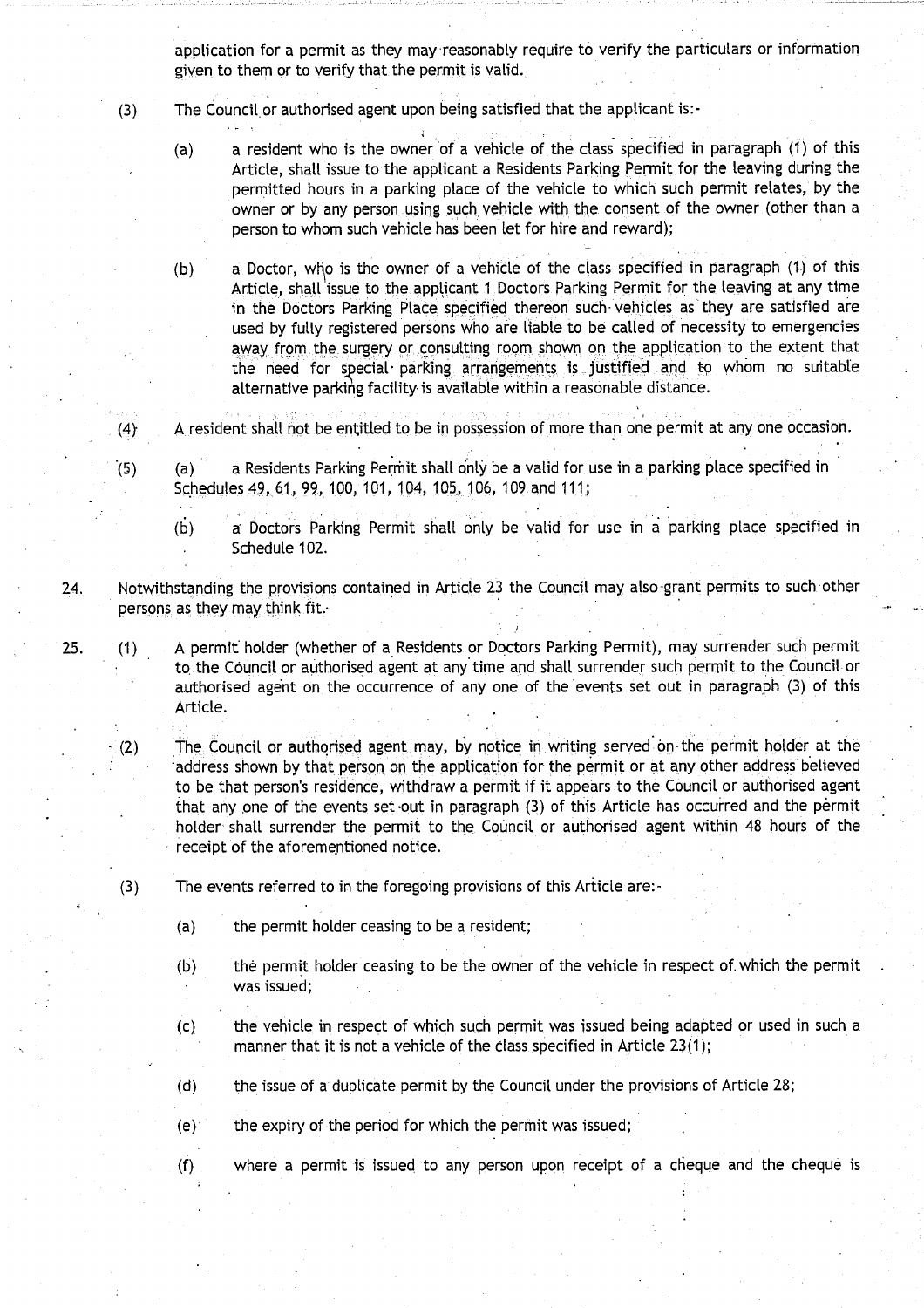subsequently dishonoured, the permit shall cease to be of any effect;

(g) in the case of a fully registered person holding a Doctor's Parking Permit:-

- $(i)$  the vehicle or any vehicle in respect of which the permit was issued ceasing to be used by a fully registered person who is liable to be called of necessity to emergencies away from the surgery or consulting room shown on the application for the permit to the extent that the need for special parking arrangements is justified;
- (ii) the revocation of the designation of the parking place in respect of which the permit was issued.

26. Without prejudice to the provisions of Article 25, a permit shall cease to be valid at the expiration of the period specified thereon:-

(a) which period, in the case of a Residents or Doctors Permit, shall not exceed a period of twentythree months from the end of the month during which it first became valid;

or on the occurrence of any one of the events set out in paragraph (3) of Article 25, whichever is the earlier.

27. (1) A holder of a Doctors Parking Permit, may at any time apply to the Council or authorised agent for a permit issued to him to be amended so as to relate to any other vehicle, being a vehicle which is used by a fully registered person who are liable to be called of necessity to emergencies away from the surgery or consulting room shown on the application to the extent that the need for special parking arrangements can be justified.

(2) Upon receipt of an application pursuant to paragraph (1) of this Article and of the relevant permit, the Council or authorised agent may amend the permit accordingly, or to such extent as they think fit, or at their discretion issue a revised permit) and if a revised permit is so issued, the permit shall become invalid and shall be surrendered to the Council.

28. (1) If a permit is accidentally mutilated or defaced or the figures or particulars thereon have become illegible or the colour of the permit has become altered by fading or otherwise, the permit holder shall surrender it to the Council or authorised **agent and** apply to the Council or authorised agent for the issue to him of a duplicate permit, whereupon Council or authorised agent, shall issue a duplicate permit so marked and upon such issue the original permit shall become invalid.

(2) If a permit is lost or destroyed, the permit holder may apply to the Council or authorised agent for the issue to him of a duplicate permit and the Council or authorised agent upon being satisfied as to such loss or destruction, shall. issue a duplicate permit so marked and upon such issue the permit shall become invalid.

- (3) All the provisions of this Order shall apply to a duplicate permit to the same extent as they applied to the original permit.
- 29. A permit shall be in writing and shall include the following particulars:-
	- (a) the registration mark of the vehicle in respect of which the permit has been issued;
	- (b)  $\rightarrow$  the period during which, subject to the provisions of Article 25, the permit shall remain valid;
	- (c) an authentication that the permit has been issued by the Council;
	- (d) a code indicating the parking area for which the permit is valid .

 $\ddot{\ddot{\varepsilon}}$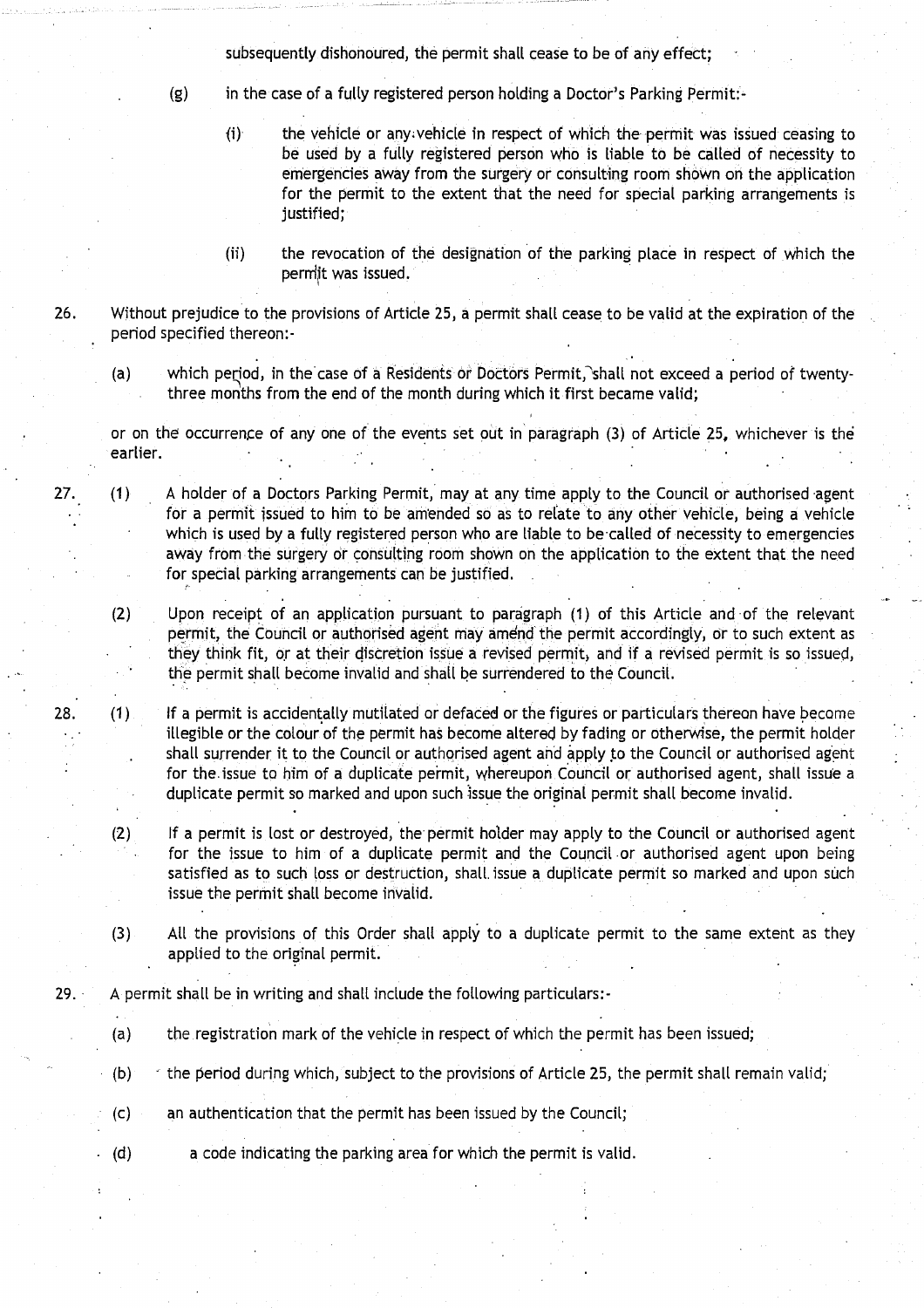- 30. At all times during which a vehicle is left in a parking place specified in Schedules 49 or 99 during the permitted hours, there shall be displayed in the relevant position a permit issued in respect of that vehicle valid for parking place.
- <sup>31</sup> . When a permit has been displayed in accordance with the provisions of Article 30, or where a penalty charge notice has been attached to the vehicle in accordance with Article 33(2), no person other than a Police Constable in uniform, Traffic Warden or a parking attendant shall remove such permit or notice from the vehicle unless authorised to do so by the driver of that vehicle .
- 32. Notwithstanding the foregoing provisions of this Order, the Council may at its discretion issue a discretionary Notice allowing a specific vehicle to wait in a road or a parking. place during the hours of operation of any restriction or prohibition to the contrary.

## PART V

### **CONTRAVENTION OF ORDER**

- 33. (1) . If a vehicle is left in a parking place during the permitted hours or in any road or length of road in contravention of any provision of this Order, a penalty charge shall be payable and/or the vehicle may be removed from that location .
	- (2) A separate penalty shall become chargeable in respect of each new calendar date.
	- (3) In the case of a vehicle in respect of .which a penalty charge is payable, a penalty charge notice showing the information required by section 66(3) of the Road Traffic Act 1991 may then be issued by a .parking attendant in uniform in accordance With section 66(1) of the said Act.
	- (4) If a vehicle is left after a penalty charge has been incurred, a parking attendant in uniform or a person acting under his direction may attach to the vehicle an immobilisation device and a notice in accordance with the requirements of section 69(1) and (2) of the Road Traffic Act 1991 and that vehicle shalt only be released from the device on payment of the penalty charge, or as the case may be a reduced penalty charge, alpng with such release fee as may be required by the Council.
	- (5) Where a parking attendant has removed or caused to be removed a vehicle in accordance with paragraph (1) of this Article:-
		- (a) he shall provide for the safe custody of the vehicle;
		- (b) the Council shall be entitled to recover from the person responsible such charges in respect of the removal, storage and disposal of the vehicle as it might prescribe from time to time;
		- (c) the provisions of the Road Traffic Regulation Act 1984 as amended shall apply to the disposal of any such vehicle removed by or on behalf of the Council pursuant to this • Article.

Nothing in paragraphs (4) and (5) of this Article shall apply in respect of a vehicle displaying in the relevant position a valid disabled person's badge issued by any local authority .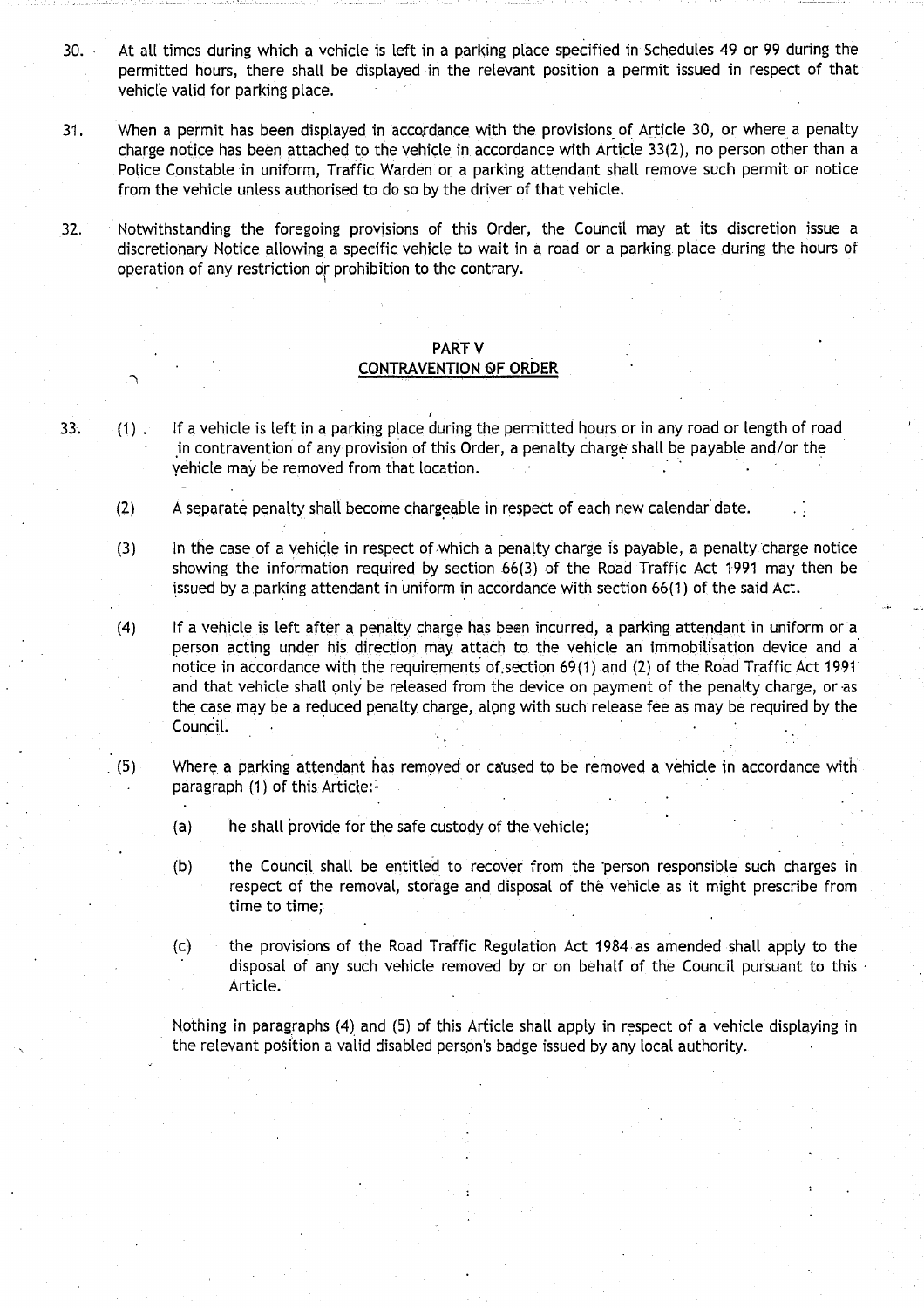### PART VI **SUSPENSIONS**

34. The following **items contained** within the Borough **of Reading** (Coley Zone N)(Special Parking Area) Waiting Restrictions and Parking Places) Revision No. 1 Order 2003 shall be suspended.

#### **Schedule 4**

| 9 |  | Castle Crescent, North Side |
|---|--|-----------------------------|
|   |  |                             |

48 Coley Place, West Side

47 Dover Street**, East Side**

- 35 Field Road, West Side
- Field Road, West Side
- 64 Field Road, West Side
- 75 Field Road, West Side
- 65 Lower Field **Road**, West Side
- 66 Lower Field **Road**, East Side .
- Garnet Hill, South-West Side
- 30 Garnet Hill, South Side
- 1 St Paul's Court Service Road, West Side
- 28 Coley Hill, East Side

#### **Schedule 2 5**

| 103 | Berkeley Avenue (Old Loop), South Side |
|-----|----------------------------------------|
| 104 | Berkeley Avenue (Old Loop), South Side |
| 105 | Coley Hill, East Side                  |
| 106 | Coley Hill, East Side                  |
| 100 | Field Road, West Side                  |
| 101 | Field Road, West Side                  |
| 102 | Lower Field Road, East Side            |
| 107 | Garnet Hill, South Side                |
| 97  | Garnet Hill, North Side                |
| 98  | Garnet Street, South Side              |
| 99  | <b>Wolseley Street, East Side</b>      |

#### **Schedule 9 9**

- 119. Coley Park Road, East Side
- 117 Coley Hill, East Side
- 124 Field Road, West Side
- 128 Lower.Field Road, West Side

<sup>5</sup> ) .

THE COMMON SEAL of the READING BOROUGH COUNCIL was hereunto affixed this  $25\%$  day of February 2004 in the presence of:

| Minute     | Min 26       |  |
|------------|--------------|--|
|            | Cab. 1.12.03 |  |
| Originator | ΡB           |  |
| Seal No.   | てののル         |  |
| Checked    |              |  |

Authorised Signator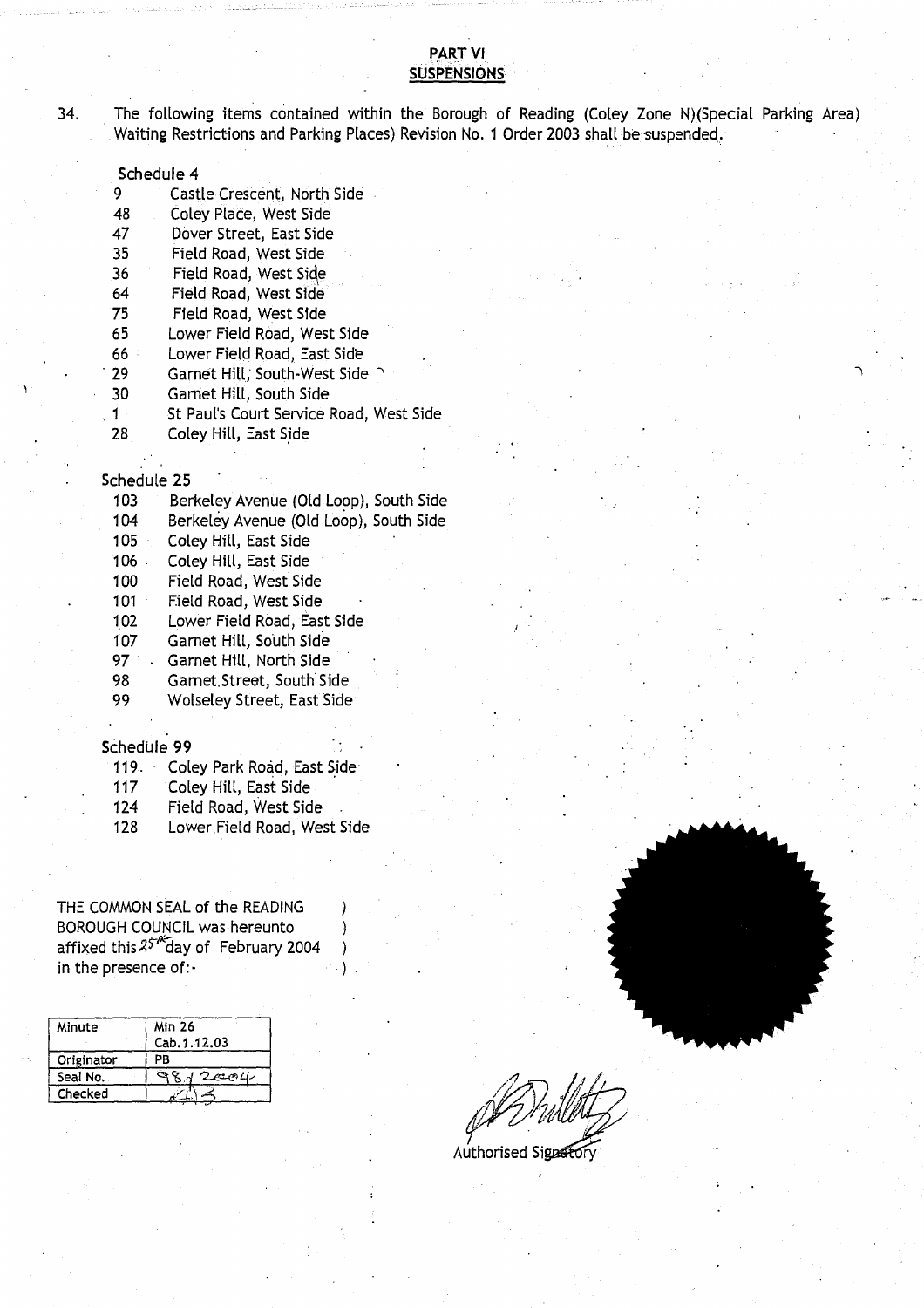# 4 No Waiting At Any Time

49 Shared Use - Residents' Permit Holders Only (Monday to Sunday, 24 hrs) or 2 hrs Limited Waiting No return Within 2 hrs, Monday to Friday 9 .00am to 5.30pm

99 - Residents' Permit Holders Only (Monday to Sunday - 24 hrs)

499 Address for the issue of Residents **and Business** Parking Permits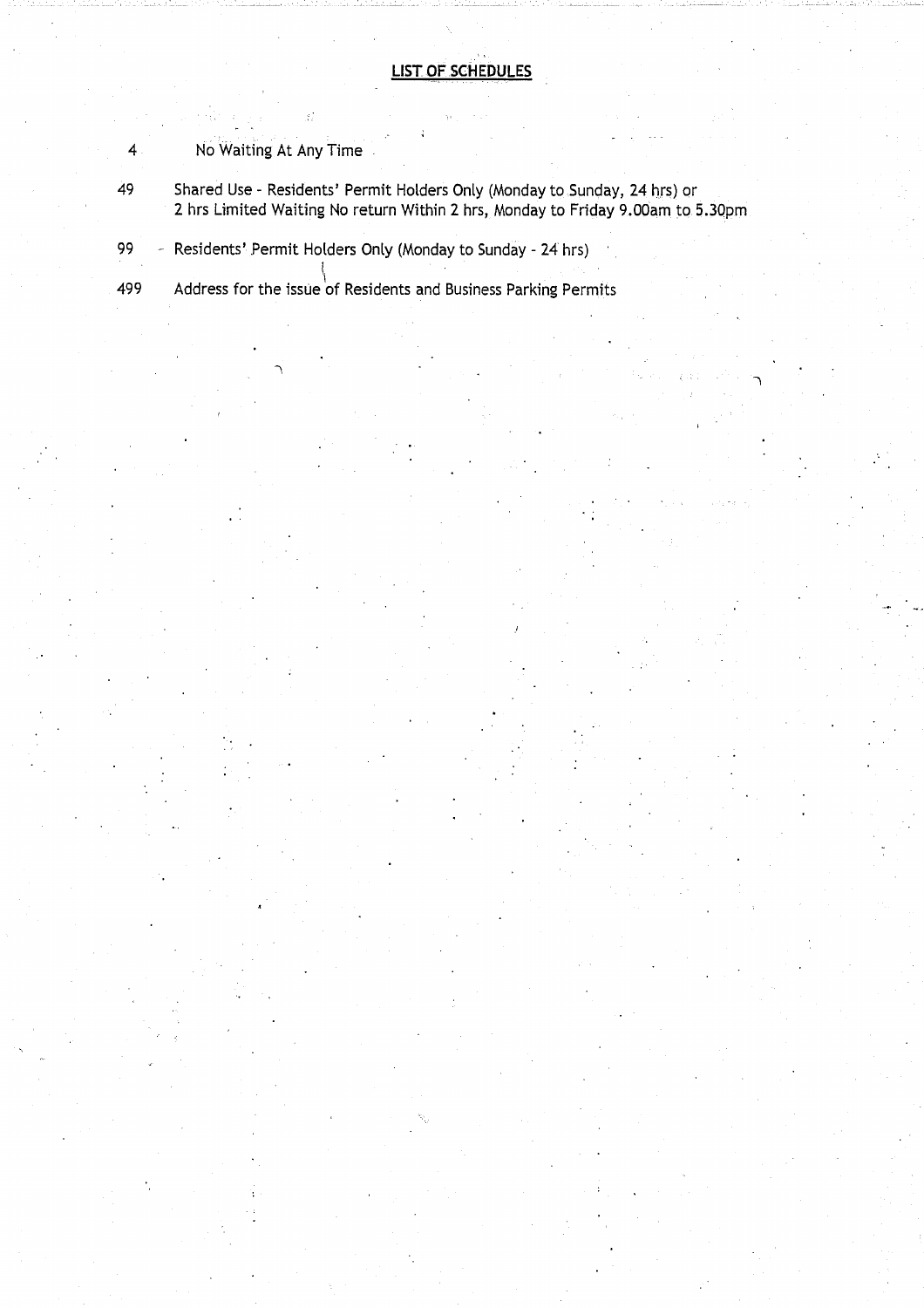# **SCHEDULE 4 No Waiting**•AtAny Time

**<sup>1</sup> . Berkeley Avenue**, **South Side** (**Old Road)** From a point 5 metres west of its junction with Wolseley Street to a point 4 metres east of that junction. **2. Berkeley** Avenue, **South Side (Old Road)** From a point 36 metres **east of its** junction with Wolseley Street **to a point 55** metres east of that junction. **<sup>3</sup> . Castle Crescent**, **North Side** From its junction with Coley4venue **to a point 18 metres east** of that junction. 4. Coley Hill, **East Side** From its junction with Castle Crescent to a point 7 metres north of that junction.<br> **5. Coley Place, West Side** 19, 1991, 1995, 1991, 1995, 1991, 1995, 1991, 1996, 1991, 1992, 1999, 1992, 1992, 1992, 1992, 1992, 1992, 19 From its junction with Castle Street to **a point 105 metres** south of that junction. **<sup>6</sup> . Coley Place**, **West Side** From a point 130 metres south of its junction with Castle Street to a point 157 metres south'of that junction. 7. Dover **Street, East Side** From a point 4 metres north of its junction with Garnet Hill to a point 7 metres south of that junction . **<sup>8</sup> . Field Road** , West **Side** From its junction with Castle Hill to a point 15 metres south of that junction. **<sup>9</sup> . Field Road**, West Side From a point 52 metres south of its junction with Castle Hill to a point 75 metres south of that junction. **10. Field Road**, **West Side** From a point 113 metres sQuth of its junction with Castle Hill to a point 75 metres north of its junction with Garnet Hill. **<sup>11</sup> . Field Road**, West Side From its junction with Garnet Hill to a point 4 metres north of that junction. 12. Lower **Field Road**, **West Side** From its junction with Garnet Hill to a point 4 metres south of that junction. <sup>13</sup> . Lower **Field Road**, **East Side** From its junction with Garnet Hill to a point 4 metres south of that junction. 14. Garnet **Hill, West Side** From its junction with Castle Crescent to a point 27 metres south of that junction. **15.. Garnet Hill** , West/**South Side s** From a point 59 metres south of its junction with Castle Crescent to a point 7 metres east of its junction with Lower Field Road. **16. St Paul's Court** Service **Road**, **West Side** From its junction with Garnet Street to a point 6 metres south of that junction . 17. St Paul's Court Service Road, West Side .From a point 20 metres south of its junction with Garnet Street to its junction with the south end .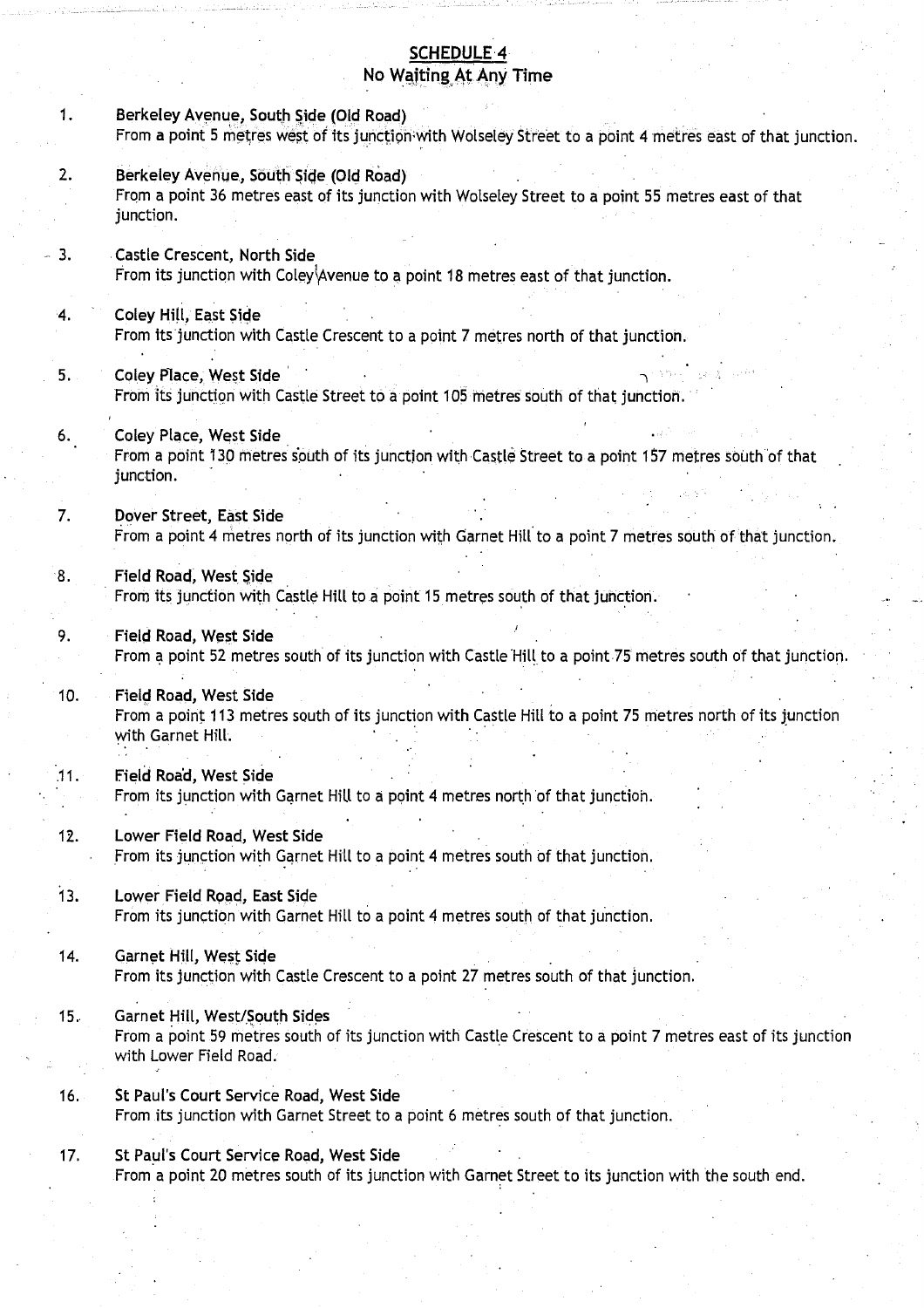# **SCHEDULE 49**

### **Shared Use**

# **(A) Residents**' **Permit Holders Only - (Monday to Sunday** , 24 Hours)

**OR**

- **(B) 2 Hours Limited Waiting No Return Within 2 Hours** , **Monday to**. Friday **9 .00am to 5.30pm**
- **<sup>18</sup> . Berkeley Avenue**, **South Side** (**Old Road)** From a point 7 metres west of its junction with Lower Field Road to **a point 36** metres west of that junction.
- **<sup>19</sup> . Berkeley Avenue, South Side** (**Old Road)** From a point 4 metres east of its junction with Lower Field Road to a point 5 metres west of its junction with Wolseley Street.

~0. Coley Hill, **East Side** From a point 10 metres south of its junction with, Castle Hill to a point **58 metres** south of that junction .

- <sup>21</sup> . Field **Road, West Side** From a point 15 metres south of its junction with Castle Hill to .a point 52 metres south of that junction.
- 22. Lower **Field Road** , **East Side** From a point 73 metres south of its junction with Garnet Hill to a point 10 metres north of its junction with Berkeley Avenue.
- 23. Mansfield **Road**, **North Side** From a point 66 metres east of its junction with Coley Park Road to a point 15 metres west of its junction with the east end.
- 24. Mansfield **Road**, **North Side** From a point 13 metres west of its junction with Coley Park Road to a point 9 metres east of its junction with the west end.
- 25. Mansfield Road, South Side From a point 20 metres east of its junction with the west end to a point 87 metres east of that end.
- 26.. ' Mansfield **Road**, **South Side** From a point 17 metres west of its junction with the east end to a point 90 metres west of that end.

27, Garnet Hill, North Side From a point 5 metres west of its junction with Dover Street to a point 7 metres east of its junction with Field Road.

**28. Garnet Street, South Side** From a point 6 metres west of its junction with Wolseley Street to a point 38 metres west of that junction.

#### <sup>29</sup> . Wolseley **Street, East Side •**

From a point 10 metres south of its junction with Cheriton Court to a point 57 metres north of its junction with Brook Street West.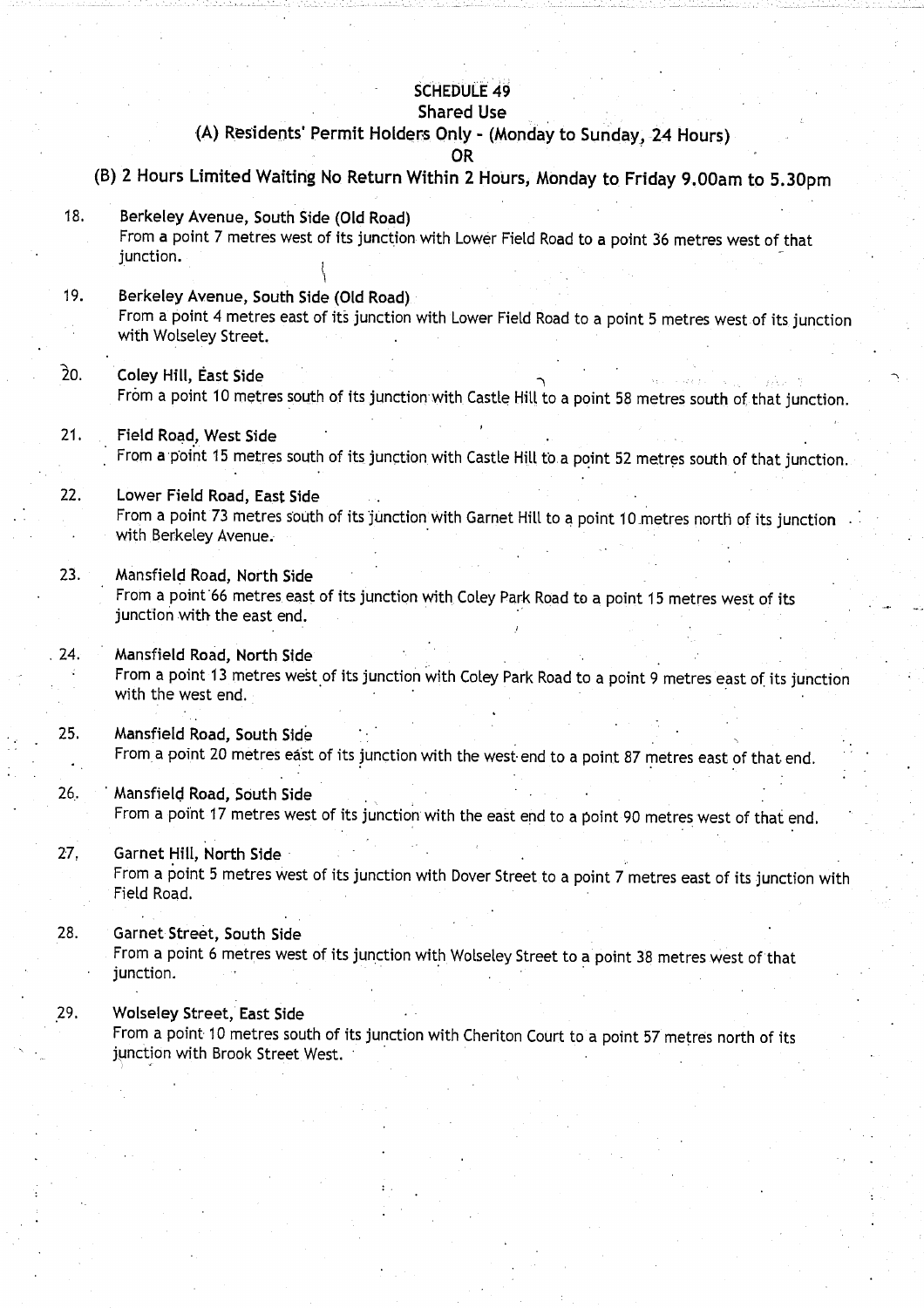### SCHEDULE 99

### Residents' Permit Holders Only (Monday to Sunday - 24 Hours)

- 30. Berkeley Avenue, South Side (Old Road) From a point 4 metres east of its junction with Wolseley Street to a point. 35 metres east of that junction.
- 31. Castle Crescent, North Side From a point 18 metres east of its junction with Coley Avenue to a point 35 metres east of that junction .
- 32. Castle Crescent, North Side From a point 30 metres east of its junction with Coley Park Road to a point 45 metres east of that junction .
- 33. Castle Crescent, South Side From a point 53 metres west of its junction with Coley Hill to a point 64 metres west of that junction.
- 34 . Coley Park Road, East Side From a point t5 metres south of its junction with Castle Crescent to a point 42 metres south of that junction.
- 35. Coley Park Road, East Side From a point 50 metres south of its junction with Castle Crescent to a point 78 metres south of that junction.

#### 36. Coley Hill, East-Side

- From a point 58 metres south of its junction with Castle Hilt to a point 7 metres north of its junction with Castle Crescent.
- 37. Coley Place, West Side From a point 105 metres south of its junction with Castle Hill to a point 130 metres south of that junction.
- 38. Dover-Street, East Side From a point 7 metres south of its junction with Garnet Hill to a point 35 metres south of that junction.
- 39. Field Road, West Side From a point 75 metres south of its junction with Castle Hill to a point 113 metres south of that junction.
- 40. Field Road, West Side From a point 4 metres north of its junction with Garnet Hill to a point 75 metres north of that junction .
- 41 . Lower Field Road, West Side From a point 4 metres south of its junction with Garnet Hill to a point 10 metres north of its junction with Berkeley Avenue. 42. Lower Field Road, East Side
- From a point 4 metres south of its junction with Garnet Hill to a point 73 metres south of that junction .
- 43. Garnet Hill, West Side

From a point 27 metres south of its junction with Castle Crescent to a point 59 metres south of that junction.

44. Garnet Hill, South Side

From a point 6 metres east of its junction with Lower Field Road to a point 5 metres west of its junction with Dover Street.